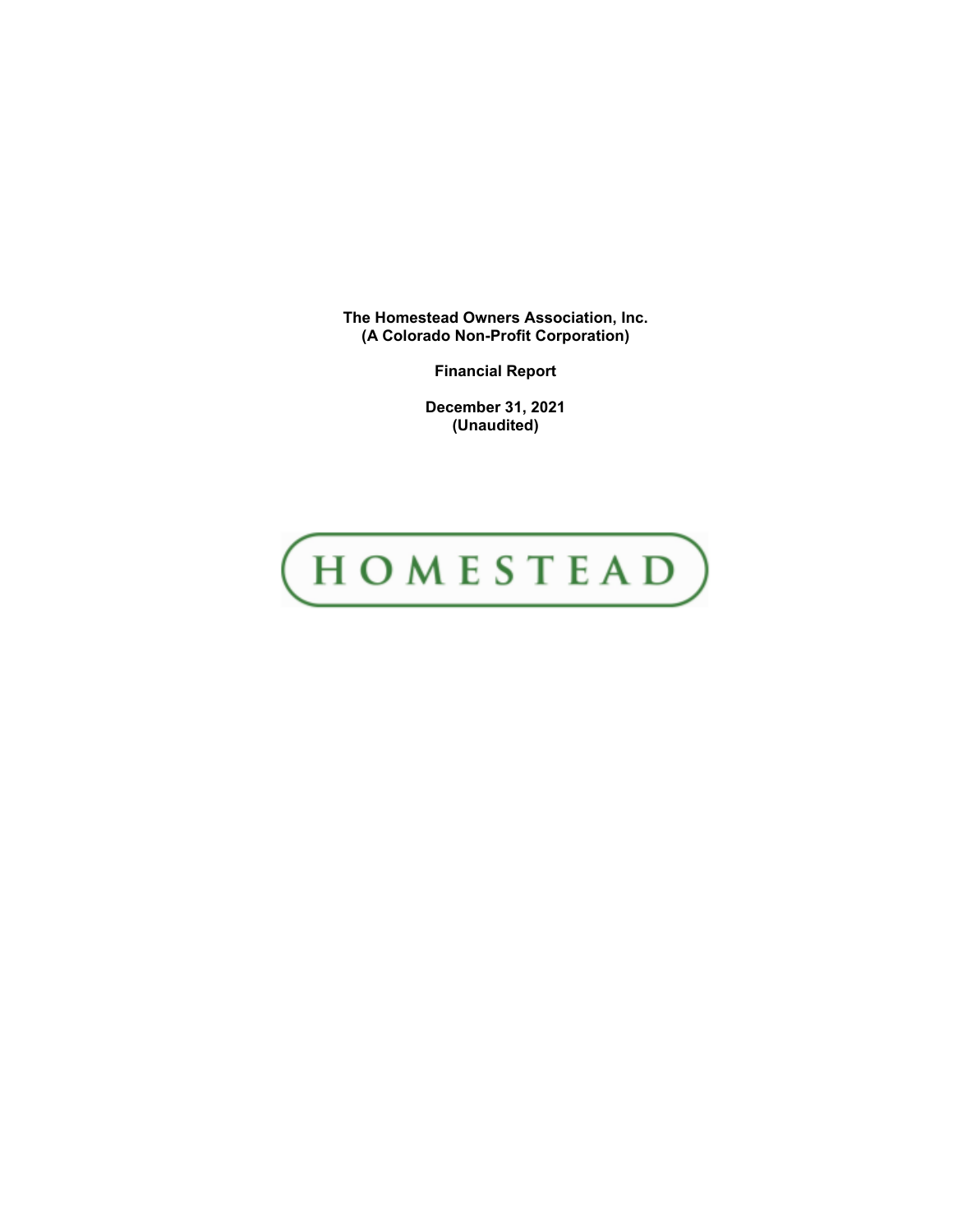# **The Homestead Owners Association, Inc. (A Colorado Non-Profit Corporation)**

# **Financial Report**

# **December 31, 2021 (Unaudited)**

# **Table of Contents**

|                                                                                                                                                     | Page      |
|-----------------------------------------------------------------------------------------------------------------------------------------------------|-----------|
| INDEPENDENT ACCOUNTANT'S REVIEW REPORT                                                                                                              | $1 - 2$   |
| <b>Financial Statements:</b>                                                                                                                        |           |
| <b>Balance Sheets</b>                                                                                                                               | 3         |
| Statements of Revenues, Expenses and Changes in Fund Balances                                                                                       | 4         |
| <b>Statements of Cash Flows</b>                                                                                                                     | 5         |
| Notes to the Financial Statements                                                                                                                   | $6 - 13$  |
| Supplementary Information:                                                                                                                          |           |
| Schedule of Comparison of Operating Fund Revenues, Expenses, and Transfers -<br>Budget (Non-GAAP Basis) to Actual With Reconciliation to GAAP Basis | $14 - 15$ |
| Schedule of Replacement Fund Expenses                                                                                                               | 16        |
| Schedule of Future Major Repairs and Replacements                                                                                                   | $17 - 18$ |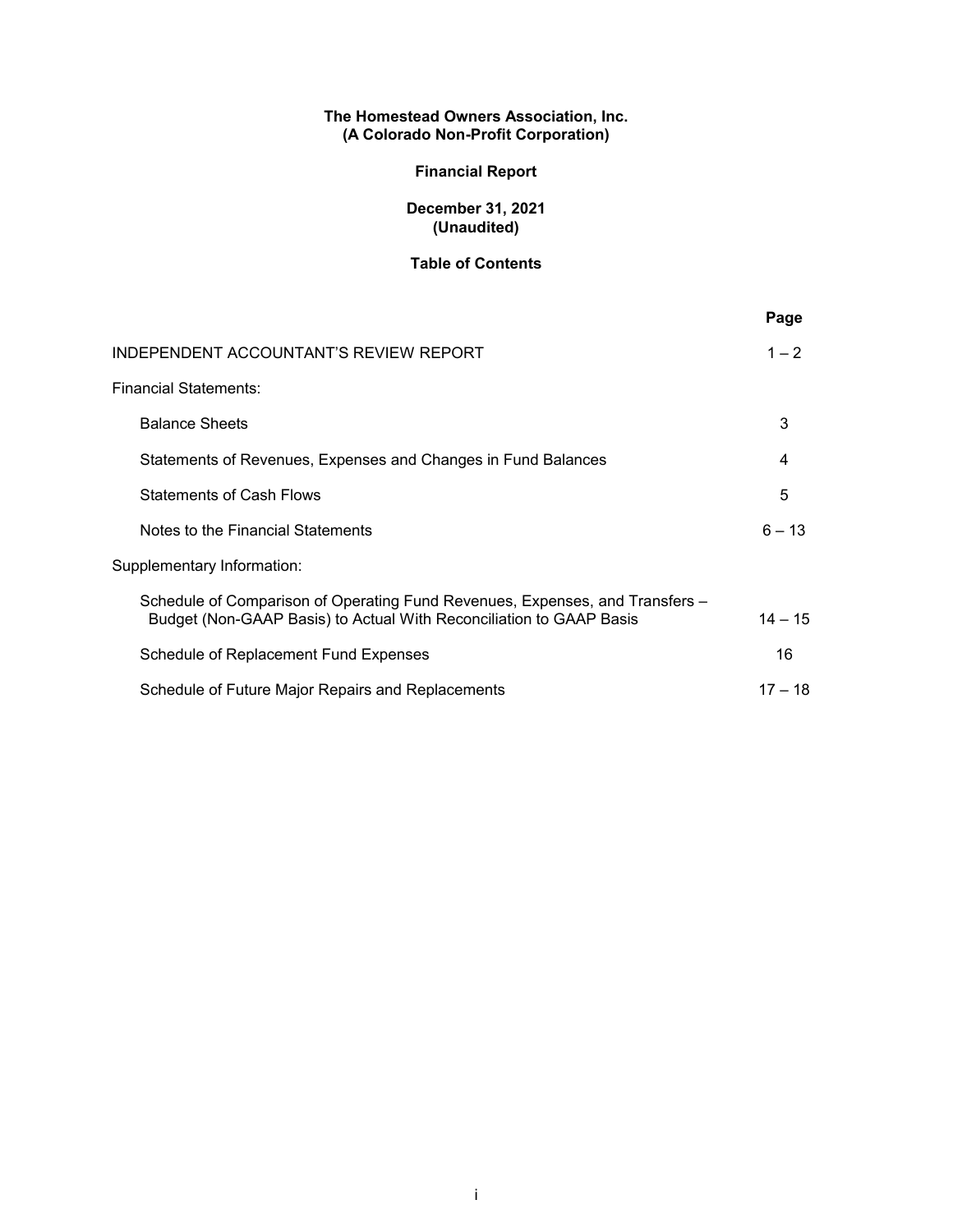

MCMAHAN AND ASSOCIATES, L.L.C.

*Certified Public Accountants and Consultants*

P.O. Box 5850, Avon, CO 81620

WEB SITE: WWW.MCMAHANCPA.COM Chapel Square, Bldg C Main Office: (970) 845-8800 245 Chapel Place, Suite 300 Facsimile: (970) 845-8108

# **INDEPENDENT ACCOUNTANT'S REVIEW REPORT**

**To the Board of Directors The Homestead Owners Association, Inc. Edwards, Colorado**

### *Report on the Financial Statements*

We have reviewed the accompanying financial statements of The Homestead Owners Association, Inc. (the "Association"), a Colorado non-profit corporation, which comprise the balance sheets as of December 31, 2021, and the related statements of revenues, expenses and changes in fund balances, and cash flows for the year then ended, and the related notes to the financial statements. A review includes primarily applying analytical procedures to management's financial data and making inquiries of Association management. A review is substantially less in scope than an audit, the objective of which is the expression of an opinion regarding the financial statements as a whole. Accordingly, we do not express such an opinion.

### *Management Responsibility*

Management is responsible for the preparation and fair presentation of these financial statements in accordance with accounting principles generally accepted in the United States of America; this includes the design, implementation, and maintenance of internal control relevant to the preparation and fair presentation of financial statements that are free from material misstatement whether due to fraud or error.

#### *Accountant's Responsibility*

Our responsibility is to conduct the review engagement in accordance with Statements on Standards for Accounting and Review Services promulgated by the Accounting and Review Services Committee of the American Institute of Certified Public Accountants. Those standards require us to perform procedures to obtain limited assurance as a basis for reporting whether we are aware of any material modifications that should be made to the financial statements for them to be in accordance with accounting principles generally accepted in the United States of America. We believe that the results of our procedures provide a reasonable basis for our conclusion.

#### *Accountant's Conclusion*

Based on our review, we are not aware of any material modifications that should be made to the accompanying financial statements in order for them to be in conformity with the accounting principles generally accepted in the United States of America.

*Member: American Institute of Certified Public Accountants*

Paul J. Backes, CPA, CGMA Avon: (970) 845-8800 Michael N. Jenkins, CA, CPA, CGMA Aspen: (970) 544-3996 MATTHEW D. MILLER, CPA Frisco: (970) 668-3481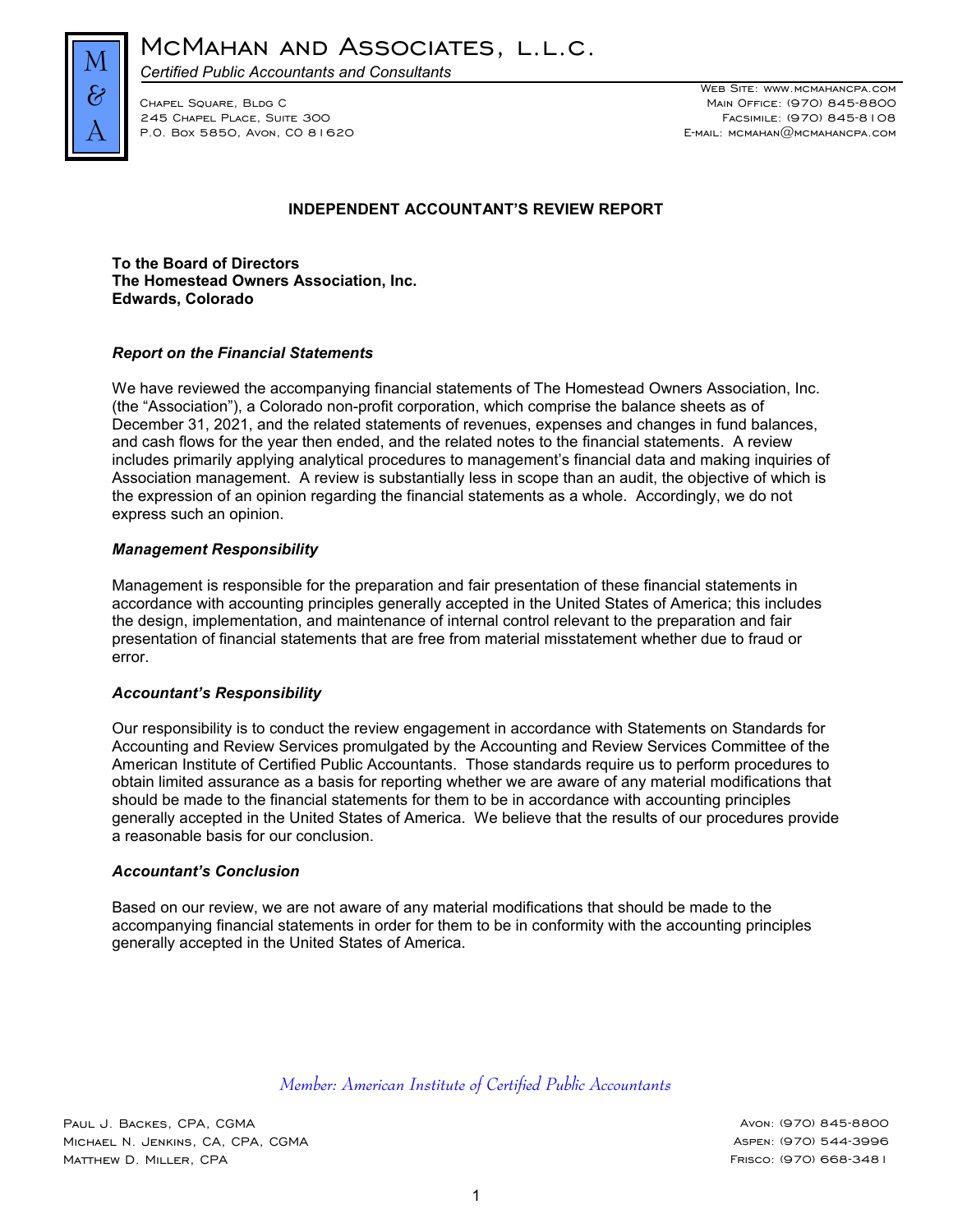**INDEPENDENT ACCOUNTANT'S REVIEW REPORT To the Board of Directors The Homestead Owners Association, Inc. Edwards, Colorado**

#### *Other Matters*

The prior year summarized information has been derived from the Association's fiscal year 2020 financial statements, which were reviewed by us. Our report dated March 4, 2021 stated we were not aware of any material modifications that should be made to those financial statements in order for them to be in conformity with the accounting principles generally accepted in the United States of America.

The supplementary schedules on pages 14 – 16 are presented for purposes of additional analysis and are not a required part of the basic financial statements. The information is the representation of the Association's management. Except for the Association's budget – which was compiled from information that is the representation of management, without audit or review, and on which we do not express an opinion or provide any assurance – we have reviewed the information and, based on our review, we are not aware of any material modifications that should be made to the information in order for it to be in accordance with accounting principles generally accepted in the United States of America. We have not audited the information and, accordingly, do not express an opinion on such information.

Accounting principles generally accepted in the United States of America require that the Schedule of Future Major Repairs and Replacements on pages 17 – 18 be presented to supplement the basic financial statements. Such information, although not a part of the basic financial statements, is required by the Financial Accounting Standards Board, who considers it to be an essential part of financial reporting for placing the basic financial statements in an appropriate operational, economic, or historical context. Such information was not audited, reviewed, or compiled by us and, accordingly, we do not express an opinion, a conclusion, nor provide any form of assurance on it.

Mc Mahan and Associates, L.L.C.

**McMahan and Associates, L.L.C. February 21, 2022**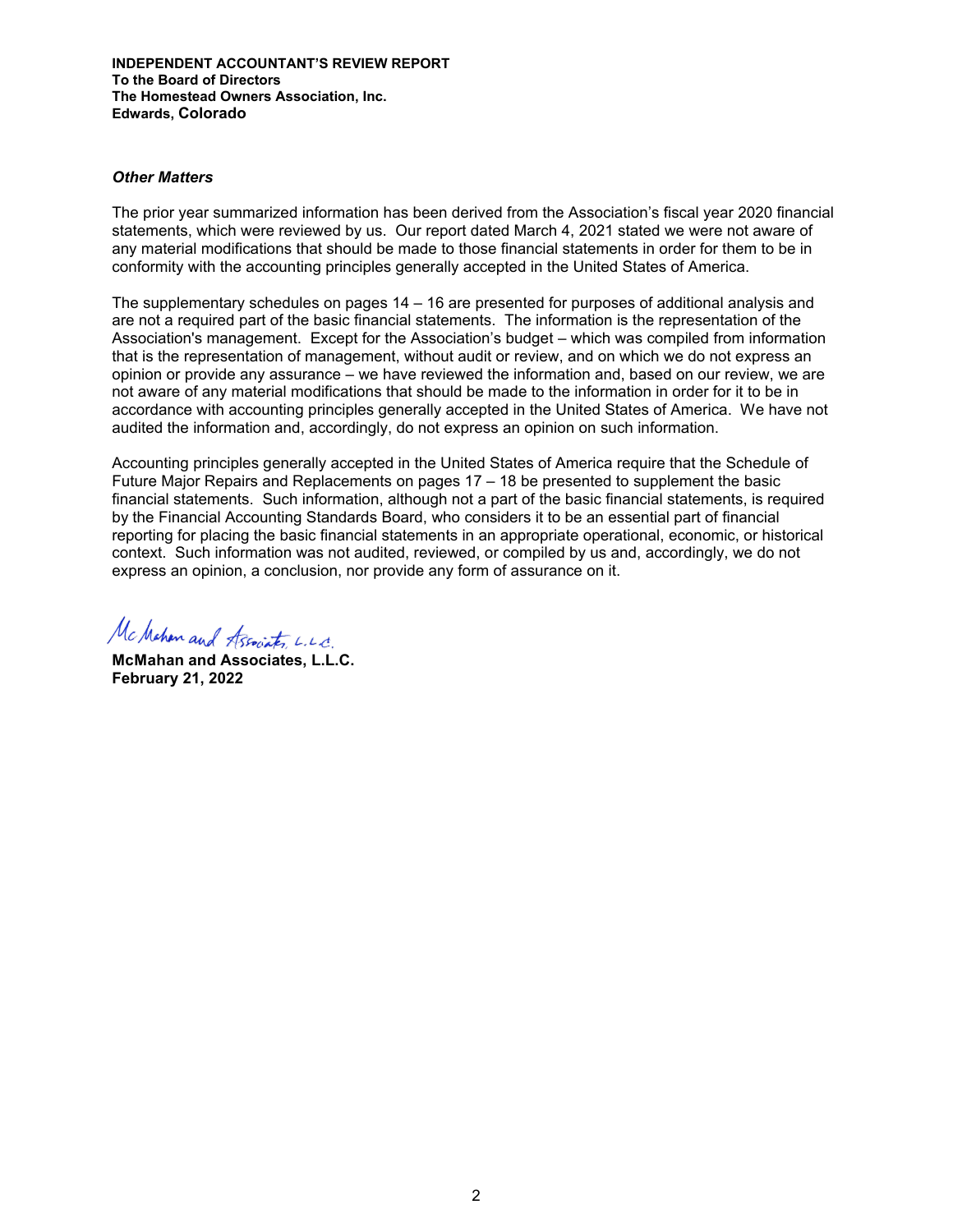# **The Homestead Owners Association, Inc. (With Comparative Totals for December 31, 2020) (Unaudited) December 31, 2021 Balance Sheets (A Colorado Non-Profit Corporation)**

|                                            | 2021        |             |              | 2020         |
|--------------------------------------------|-------------|-------------|--------------|--------------|
|                                            | Operating   | Replacement |              |              |
|                                            | <b>Fund</b> | <b>Fund</b> | <b>Total</b> | <b>Total</b> |
| <b>Assets:</b>                             |             |             |              |              |
| <b>Current Assets:</b>                     |             |             |              |              |
| Cash and cash equivalents                  | 829,274     | 5,394       | 834,668      | 754,475      |
| Cash, restricted for deposits              |             | 982,506     | 982,506      | 987,817      |
| Investments                                |             |             |              |              |
| Accounts receivable from owners, net       | 168,951     |             | 168,951      | 159,405      |
| Interest receivable                        |             | 1,000       | 1,000        |              |
| Inventories, at cost                       | 9,263       |             | 9,263        | 8,644        |
| Prepaid expenses                           | 17,572      |             | 17,572       | 16,650       |
| Due to (from) other fund                   | (176, 768)  | 176,768     |              |              |
| <b>Total Current Assets</b>                | 848,292     | 1,165,668   | 2,013,960    | 1,926,991    |
| <b>Property and Equipment:</b>             |             |             |              |              |
| Condominium                                | 159,118     |             | 159,118      | 159,118      |
| Furniture, fixtures and equipment          | 331,411     |             | 331,411      | 331,411      |
| Accumulated depreciation                   | (416, 568)  |             | (416, 568)   | (390, 358)   |
| <b>Total Property and Equipment</b>        | 73,961      |             | 73,961       | 100,171      |
| <b>Total Assets</b>                        | 922,253     | 1,165,668   | 2,087,921    | 2,027,162    |
| <b>Liabilities and Fund Balances:</b>      |             |             |              |              |
| <b>Current Liabilities:</b>                |             |             |              |              |
| Trade accounts payable                     | 36,426      |             | 36,426       | 29,751       |
| Retainage payable                          |             |             |              | 10,000       |
| Escrow deposit payable                     | 7,502       |             | 7,502        | 7,501        |
| Pre-billed dues                            | 126,278     |             | 126,278      | 122,257      |
| Accrued payroll taxes                      | 2,363       |             | 2,363        | 1,722        |
| Accrued property taxes                     | 14,663      |             | 14,663       | 15,372       |
| Accrued wages                              | 22,743      |             | 22,743       | 19,973       |
| Deferred revenue                           | 22,365      |             | 22,365       | 25,643       |
| Note payable, current                      |             |             |              | 114,157      |
| <b>Total Current Liabilities</b>           | 232,340     |             | 232,340      | 346,376      |
| <b>Other Liabilities:</b>                  |             |             |              |              |
| Rental deposit                             | 2,125       |             | 2,125        | 2,125        |
| Nonmember deposits                         | 1,450       |             | 1,450        | 1,800        |
| <b>Total Other Liabilities</b>             | 3,575       |             | 3,575        | 3,925        |
| Long-Term Debt:                            |             |             |              |              |
| Note payable, noncurrent, net              |             |             |              | 237,792      |
| <b>Total Long-Term Debt</b>                |             |             |              | 237,792      |
| <b>Total Liabilities</b>                   | 235,915     |             | 235,915      | 588,093      |
| <b>Fund Balances</b>                       | 686,338     | 1,165,667   | 1,852,005    | 1,439,069    |
| <b>Total Liabilities and Fund Balances</b> | 922,253     | 1,165,667   | 2,087,920    | 2,027,162    |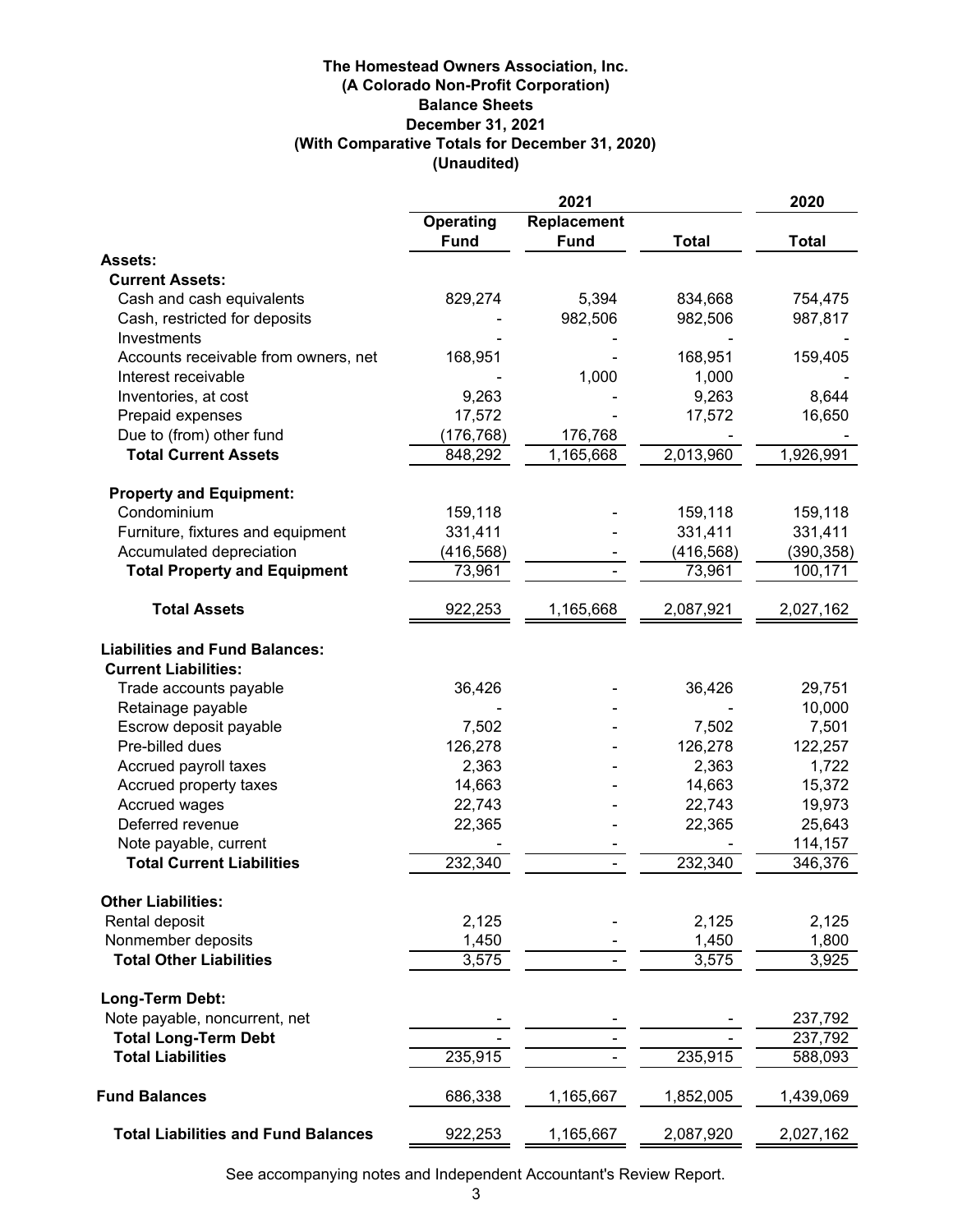# **For the Year Ended December 31, 2021 Statement of Revenues, Expenses and Changes in Fund Balances (A Colorado Non-Profit Corporation) The Homestead Owners Association, Inc. (With Comparative Totals for the Year Ended December 31, 2020) (Unaudited)**

|                                 | 2021        |             |              | 2020         |
|---------------------------------|-------------|-------------|--------------|--------------|
|                                 | Operating   | Replacement |              |              |
|                                 | <b>Fund</b> | <b>Fund</b> | <b>Total</b> | <b>Total</b> |
| <b>Revenues:</b>                |             |             |              |              |
| Owner assessments               | 778,053     | 250,320     | 1,028,373    | 1,029,945    |
| Member dues                     | 294,376     |             | 294,376      | 277,111      |
| Activity income                 | 540,857     |             | 540,857      | 434,370      |
| Rental income                   | 70,857      |             | 70,857       | 72,624       |
| Investment income               | 2,138       |             | 2,138        | 15,840       |
| PPP loan forgiveness income     | 142,243     |             | 142,243      |              |
| Other revenue                   | 30,741      |             | 30,741       | 14,426       |
| <b>Total Revenues</b>           | 1,859,265   | 250,320     | 2,109,585    | 1,844,316    |
| <b>Expenses:</b>                |             |             |              |              |
| Activity cost of revenues       | 43,282      |             | 43,282       | 34,849       |
| <b>Bad debts</b>                | 2,400       |             | 2,400        | 1,005        |
| <b>Bank charges</b>             | 6,502       |             | 6,502        | 5,088        |
| Building and ground maintenance | 123,940     |             | 123,940      | 134,122      |
| Copier lease                    | 6,991       |             | 6,991        | 7,201        |
| Depreciation                    | 26,210      |             | 26,210       | 24,174       |
| Membership expense              | 22,310      |             | 22,310       | 20,114       |
| Education                       | 5,981       |             | 5,981        | 3,182        |
| <b>Utilities</b>                | 104,933     |             | 104,933      | 106,235      |
| Employee expenses               | 9,372       |             | 9,372        | 11,110       |
| Homestead CCTH dues             | 5,121       |             | 5,121        | 5,517        |
| Insurance                       | 92,929      |             | 92,929       | 100,723      |
| Legal and accounting            | 55,751      |             | 55,751       | 49,715       |
| Other expense                   | 9,185       |             | 9,185        | 19,770       |
| Office supplies                 | 20,189      |             | 20,189       | 21,079       |
| Payroll taxes                   | 68,872      |             | 68,872       | 63,149       |
| Real estate taxes               | 15,213      |             | 15,213       | 15,081       |
| Salaries and wages              | 846,576     |             | 846,576      | 797,510      |
| Replacement expenses            |             | 230,892     | 230,892      | 207,092      |
| <b>Total Expenses</b>           | 1,465,757   | 230,892     | 1,696,649    | 1,626,716    |
| <b>Excess of Revenues</b>       |             |             |              |              |
| <b>Over Expenses</b>            | 393,508     | 19,428      | 412,936      | 217,600      |
|                                 |             |             |              |              |
| <b>Beginning Fund Balances</b>  | 292,830     | 1,146,239   | 1,439,069    | 1,221,469    |
| <b>Ending Fund Balances</b>     | 686,338     | 1,165,667   | 1,852,005    | 1,439,069    |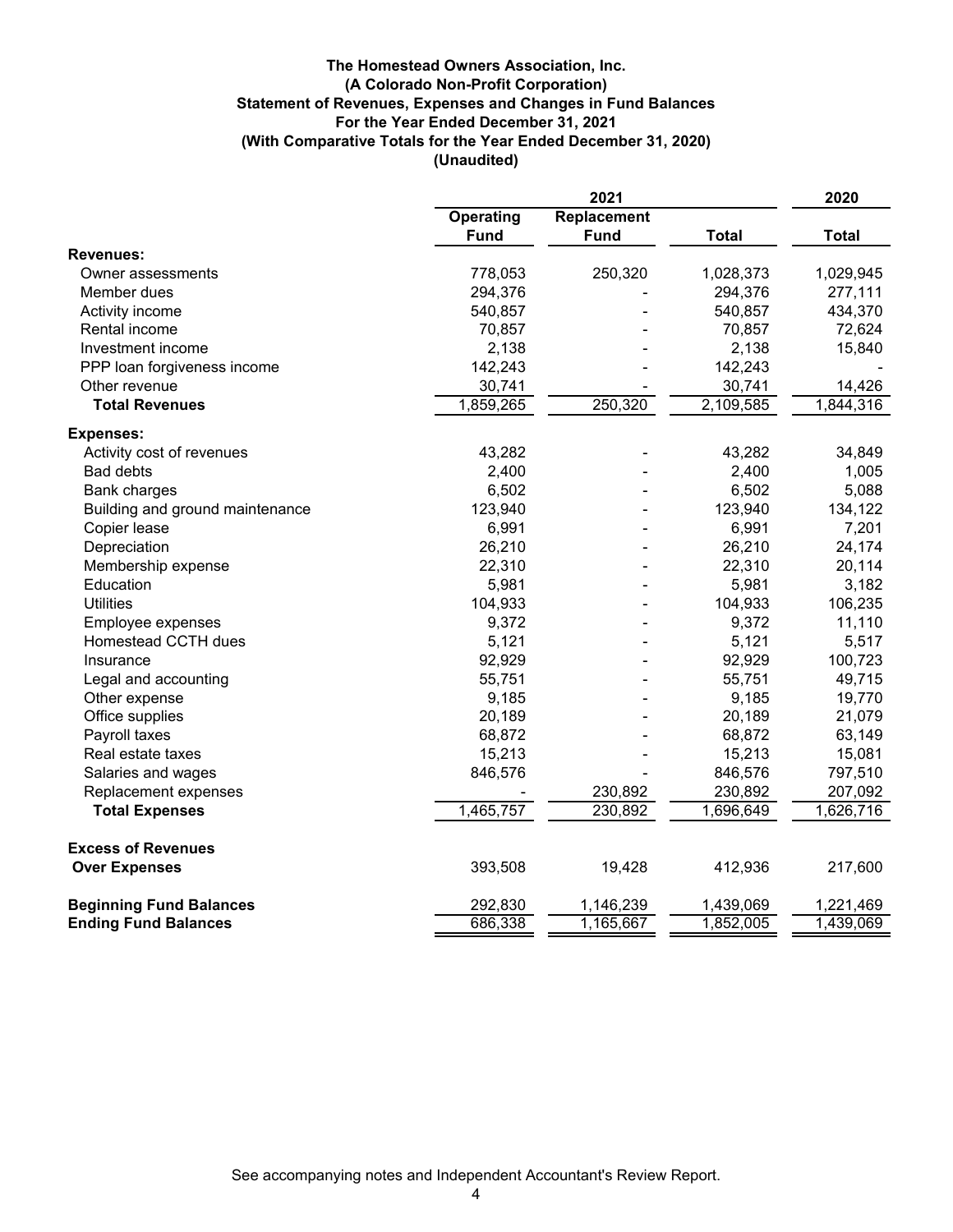#### **(A Colorado Non-Profit Corporation) The Homestead Owners Association, Inc. (Unaudited) (With Comparative Totals for the Year Ended December 31, 2020) For the Year Ended December 31, 2021 Statements of Cash Flows**

|                                                                | 2021              |                         |              | 2020         |
|----------------------------------------------------------------|-------------------|-------------------------|--------------|--------------|
|                                                                | <b>Operating</b>  | Replacement             |              |              |
| <b>Cash Flows from Operating Activities:</b>                   | <b>Fund</b>       | Fund                    | <b>Total</b> | <b>Total</b> |
| Cash received from owners                                      | 1,066,554         | 250,320                 | 1,316,874    | 1,305,206    |
| Cash received from activities                                  | 537,579           |                         | 537,579      | 437,731      |
| Cash received from rent                                        | 70,857            |                         | 70,857       | 72.624       |
| Cash received from interest                                    | 2,138             | (1,000)                 | 1,138        | 21,775       |
| Other cash receipts                                            | 30,741            |                         | 30,741       | 14,426       |
| Interest paid                                                  |                   | 12,713                  | 12,713       | 12,171       |
| Cash paid for salaries and benefits                            | (912, 037)        |                         | (912, 037)   | (850, 904)   |
| Cash paid for goods and services                               | (519, 673)        | (252, 985)              | (772, 658)   | (732, 312)   |
| Transfer (to) from other fund                                  | 176,768           | (176, 768)              |              |              |
| <b>Net Cash Provided by Operating Activities</b>               | 452,927           | (167, 720)              | 285,207      | 280,717      |
| <b>Cash Flows from Investing Activities:</b>                   |                   |                         |              |              |
| Cash payment for equipment                                     |                   |                         |              | (20, 360)    |
| Cash received from (purchase) sale of investments              |                   |                         |              | (482,000)    |
| Net Cash Provided (Used) by Investing Activities               |                   |                         |              | (502, 360)   |
| <b>Cash Flows from Financing Activities:</b>                   |                   |                         |              |              |
| Cash received as proceeds of note payable                      |                   |                         |              | 142,243      |
| Cash repaid on note payable principal                          |                   | (210, 326)              | (210, 326)   | 267,492      |
| Net Cash Provided (Used) by Financing Activities               |                   | (210, 326)              | (210, 326)   | 409,735      |
| Net Increase (Decrease) in Cash and Cash Equivalents           | 452,927           | (378, 046)              | 74,881       | 188,092      |
| Net Cash and Cash Equivalents - Beginning of Year              | 376,347           | 1,365,946               | 1,742,293    | 1,554,200    |
| Net Cash and Cash Equivalents - End of Year ***                | 829,274           | 987,900                 | 1,817,174    | 1,742,292    |
| *** Balance sheet captions:                                    |                   |                         |              |              |
| Cash - Unrestricted                                            | 829,274           | 5,394                   | 834,668      | 754,475      |
| Cash - Restricted for deposits                                 |                   | 982,506                 | 982,506      | 987,817      |
|                                                                | 829,274           | 987,900                 | 1,817,174    | 1,742,292    |
| <b>Reconciliation of Excess of Revenues</b>                    |                   |                         |              |              |
| Over Expenses to Net Cash Provided<br>by Operating Activities: |                   |                         |              |              |
| Excess of revenues over expenses                               | 393,508           | 19,428                  | 412,936      | 217,600      |
| <b>Adjustments to reconcile:</b>                               |                   |                         |              |              |
| Depreciation                                                   | 26,210            |                         | 26,210       | 24,174       |
| Amortization                                                   |                   | 620                     | 620          | 620          |
| Unrealized (gain) loss on investments                          |                   |                         |              | 5,063        |
| PPP loan forgiveness                                           | (142, 243)        |                         | (142, 243)   |              |
| (Increase) decrease in accounts receivable                     | (9, 546)          |                         | (9,546)      | (1, 297)     |
| (Increase) decrease in interest receivable                     |                   | (1,000)                 | (1,000)      | 872          |
| (Increase) decrease in prepaid expenses                        | (922)             |                         | (922)        | 3,111        |
| (Increase) decrease in inventories                             | (618)             |                         | (618)        | 864          |
| Increase (decrease) in accounts payable                        | 6,674             |                         | 6,674        | 18,040       |
| Increase (decrease) in retainage payable                       |                   | (10,000)                | (10,000)     |              |
| Increase (decrease) in deposits payable                        | (349)             |                         | (349)        | (849)        |
| Increase (decrease) in deferred assessments                    | 4,021             |                         | 4,021        | 296          |
| Increase (decrease) in other liabilities                       | (576)             |                         | (576)        | 12,223       |
| Transfer (to) from other fund<br><b>Total Adjustments</b>      | 176,768<br>59,419 | (176, 768)<br>(187,148) | (127, 729)   | 63,117       |
|                                                                |                   |                         |              |              |
| <b>Net Cash Provided by Operating Activities</b>               | 452,927           | (167, 720)              | 285,207      | 280,717      |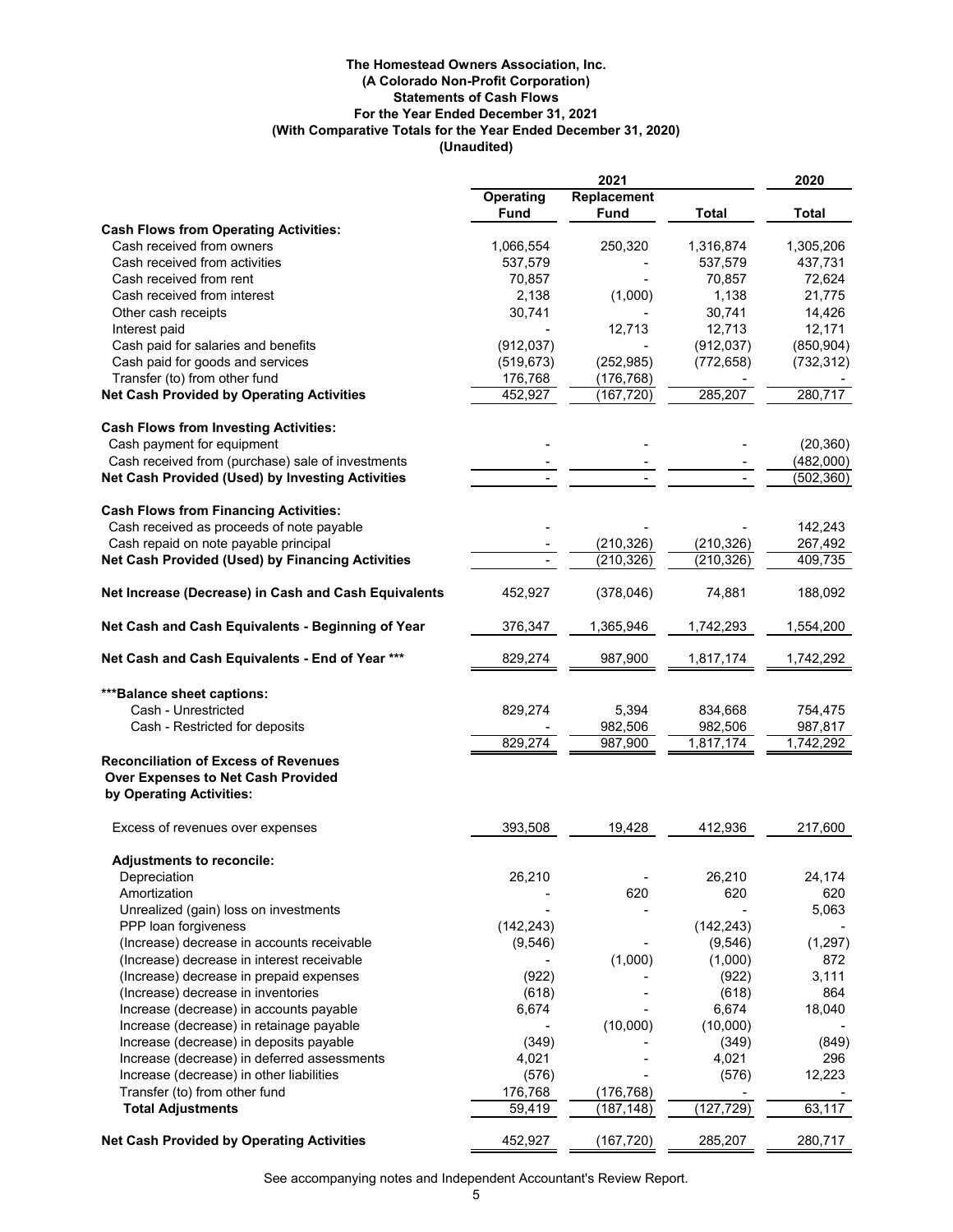### **1. Organization**

The Homestead Owners Association, Inc. (the "Association") is a statutory association organized as a not-for-profit corporation in the State of Colorado. The Association was incorporated on July 14, 1982 and began operations in 1983 in Edwards, Colorado. The purpose of the Association is to provide for maintenance, preservation and architectural control of the sold residential lots and common area/open space within the 850 acre Homestead development. Every person or entity that is a record owner of a fee or undivided fee interest in any vacant lot and/or dwelling unit within the Homestead development is required to be a member of the Association. Currently there are 815 homeowners. The Association also operates a Clubhouse, which includes a swimming pool, tennis courts, locker rooms, etc. The Association also rents space within the Clubhouse to a Montessori school.

### **2. Summary of Significant Accounting Policies**

# **A. Basis of Accounting**

The financial statements are prepared on the accrual basis of accounting. The common expenses of the Association are paid by the Association for its members. The Board of Directors estimates the expenses, and the Association's members are assessed for their pro-rata share.

### **B. Fund Accounting**

The Association uses the fund method of accounting, which requires that funds, such as the Operating Fund and funds for future major repairs and replacements (Replacement Fund), be classified separately for accounting and reporting purposes. Disbursements from the Operating Fund are generally at the discretion of the Board of Directors or Property Manager. Disbursements from the Replacement Fund may be made only for their designated purposes.

### **C. Cash and Cash Equivalents**

For purposes of the statements of cash flows, the Association defines cash equivalents as all highly liquid investments with a maturity of less than three months.

#### **D. Investments**

The Association has invested certain excess funds in certificates of deposit that are held in brokerage accounts and with original maturities of greater than 90 days when purchased. The investments are considered debt securities and are reported at fair value, with all realized and unrealized gains or losses included in current period earnings.

#### **E. Recognition of Assets**

Real and personal property acquired by the Association is recognized on the Association's financial statements as capitalized fixed assets and is recorded at cost. The property is depreciated using the straight-line method over the following estimated useful lives:

|                                 | <b>Estimated</b>    |  |
|---------------------------------|---------------------|--|
|                                 | <b>Useful Lives</b> |  |
| Condominium Unit                | 29                  |  |
| Furniture, Fixtures & Equipment | $3 - 10$            |  |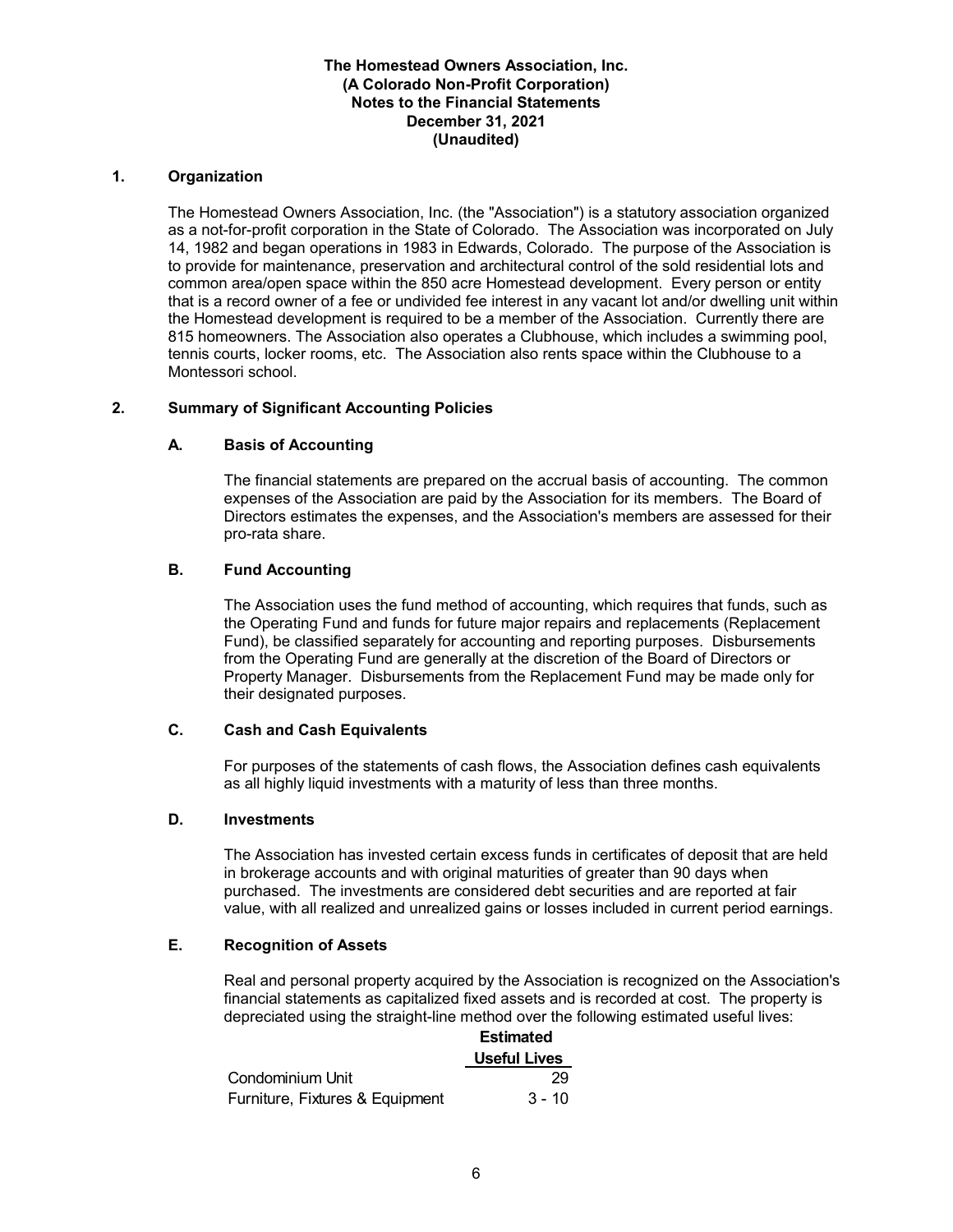### **2. Summary of Significant Accounting Policies (continued)**

#### **E. Recognition of Assets (continued)**

Real property and common areas acquired from the developer and related improvements to such property are not recorded in the Association's financial statements because those properties are owned by the individual unit owners in common and not by the Association.

#### **F. Accounts Receivable**

The Association recognizes bad debts by the allowance method. No provision for doubtful accounts has been made because all amounts are considered collectable.

#### **G. Prepaid Expenses**

Prepaid expenses represent goods and services paid for in fiscal year 2021 for expenses associated with fiscal year 2022.

#### **H. Inventories**

The Association maintains inventories of retail sporting goods, apparel, and food and beverages. All inventories are valued at cost, using the first-in, first-out method.

### **I. Accounts Payable**

Accounts payable represented goods and services rendered in fiscal year 2021, but not paid for until fiscal year 2022.

### **J. Debt Issuance Costs**

Debt issuance costs, including origination and other fees incurred to obtain long-term financing, are amortized over the term to maturity of the underlying indebtedness. The unamortized amount is presented as a reduction of long-term debt on the balance sheet.

### **K. Pre-billed Assessments Revenue**

Pre-billed assessments revenue represents assessments for the next fiscal year, which have been billed to owners in advance. The Association bills owners monthly.

#### **L. Deferred Revenue**

Deferred revenue represents fees for various recreational and training programs and sessions, guests, and babysitting paid for in 2021, but not redeemed. The revenue will be recognized when the services are rendered in a future period.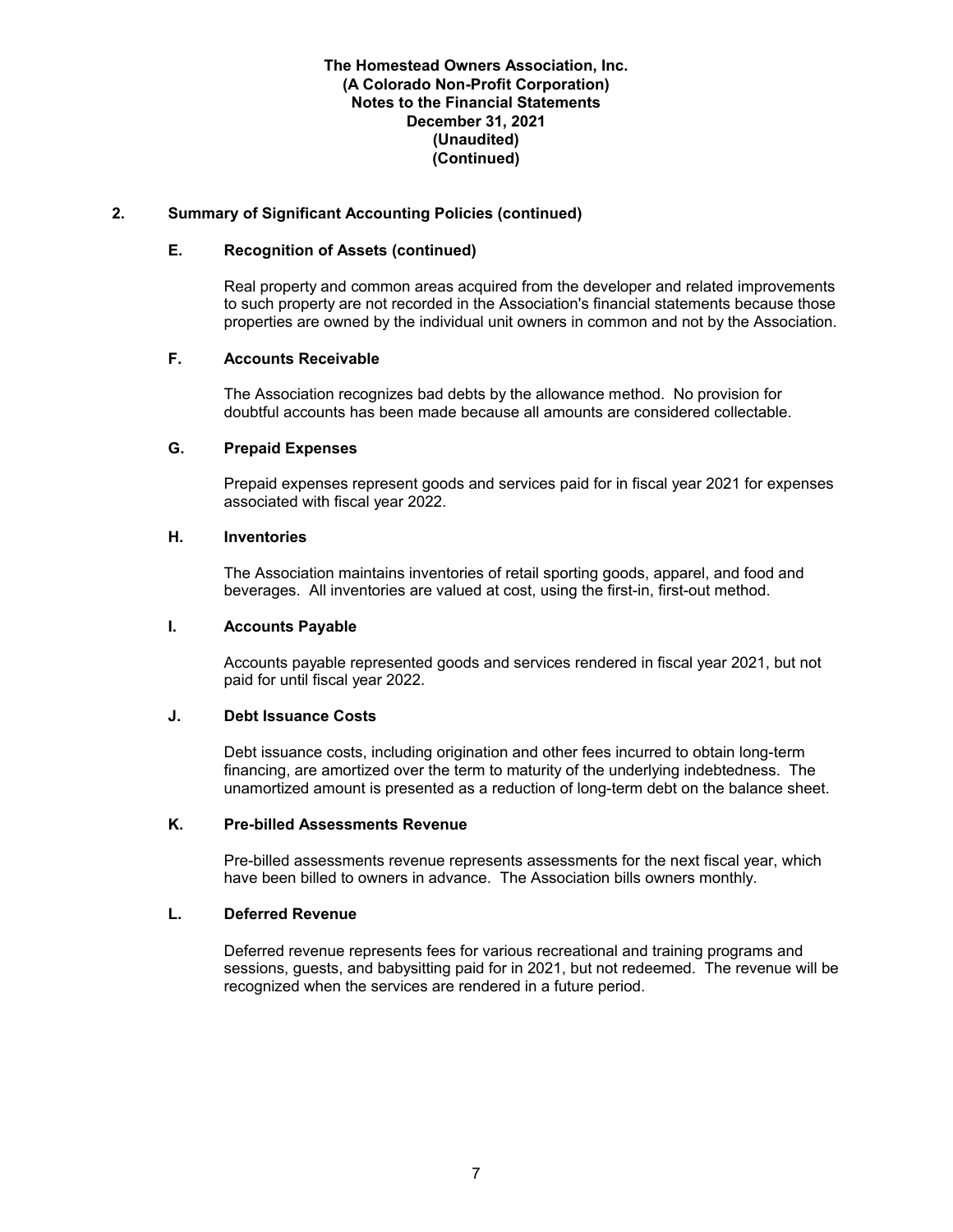## **2. Summary of Significant Accounting Policies (continued)**

#### **M. Nonmember Deposits**

The Association collects deposits from nonmembers of the Association who wish to participate in the activities of the Clubhouse. Prior to August 1, 2003, \$250 was collected from each nonmember; the money is retained to cover unpaid fees when a nonmember ends participation in Clubhouse activities. Unapplied deposits are returned to nonmembers who depart as of September 1. After July 31, 2003, nonmembers are charged a non-refundable Admin/Set-up fee of \$250.

#### **N. Performance Deposit Escrow**

For new construction, a \$7,500 deposit for each separate dwelling unit is required and will be refunded upon completion of plans as presented and approved the Design Review Committee. The Board will also collect deposits for other small construction or improvement projects, but the performance deposit collected varies depending on the size of the project.

### **O. Revenues and Revenue Recognition**

Common assessments are a primary source of revenue for the Association. The Board, with the assistance of on-site management, prepares an annual budget to estimate the annual expenses of maintaining the Association's common elements. On an annual basis, members of the Association are assessed for their respective pro-rata share of these estimated expenses, which are payable in monthly installments.

The Association has determined that the relationship of the members to the Association is not that of a customer as defined in generally accepted accounting principles, since the members control the governance of the Association, and it is not possible to separate the members from the Association itself. Further, the nature of the Association's governing documents as it relates to the billing and collection of member assessments does not meet the definition of a contract under generally accepted accounting principles. Consequently, all assessment revenues are recognized as revenue by the Association when levied, as determined by the Board-approved annual budget.

The Association also recognizes revenues from fees for various recreational and training programs and sessions, guests, babysitting, and administrative fees and fines as earned upon provision of the underlying goods or service. Non-resident members and owner tenant dues are valid on a monthly basis, so these membership fee revenues are recognized ratably over the monthly period. Kid camp revenues are recognized ratably over the period of the camp. All such revenues are non-refundable.

Since the Association is designed only to operate as a conduit to collect assessments and pay operating expenses on behalf of members, any excess or deficiency of revenues over expenses is repaid to or recovered from the members in a subsequent year by reducing or increasing assessments, accumulating a reasonable reserve for common expenses or, with the approval of the Board, transferred to the Replacement Fund.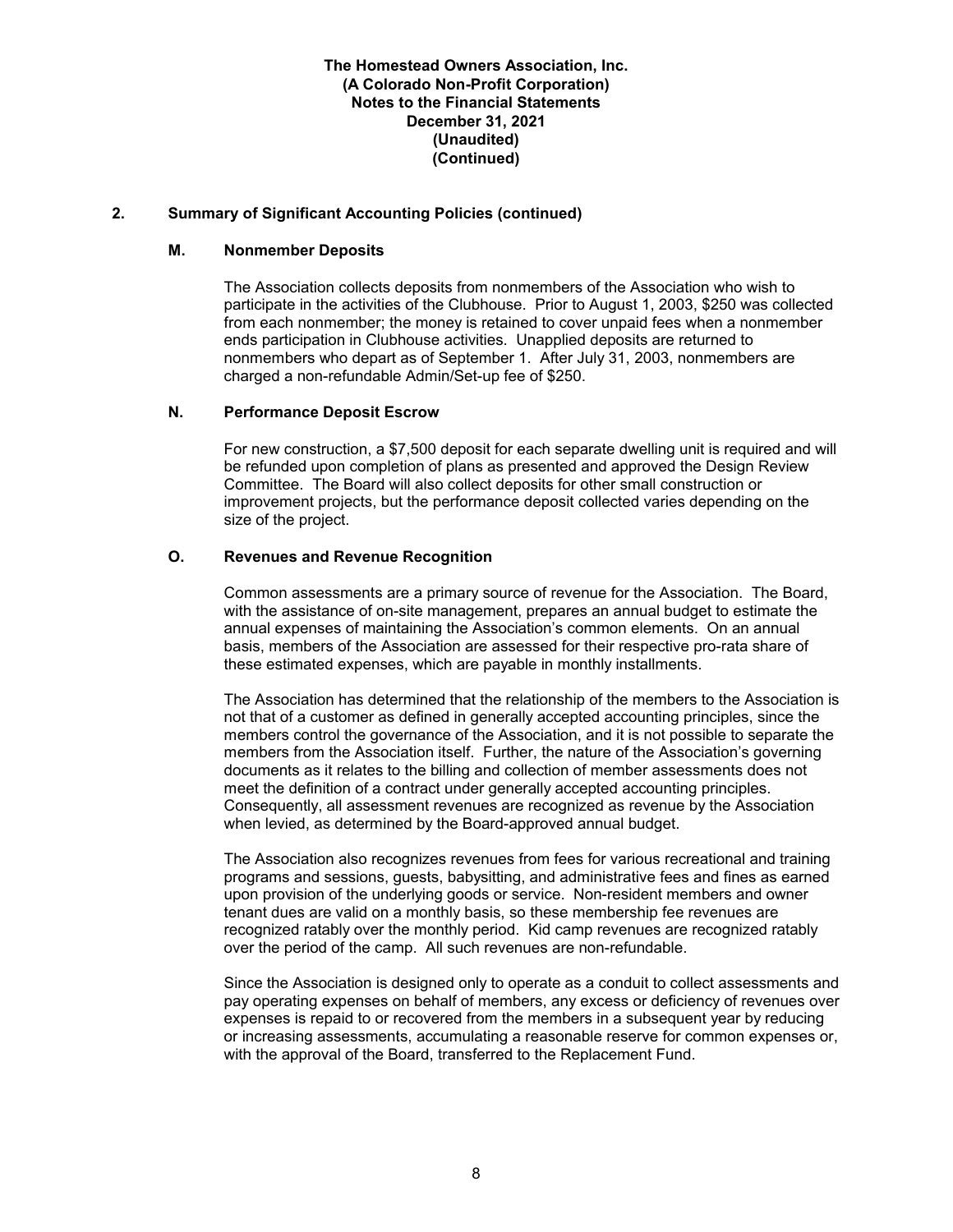## **2. Summary of Significant Accounting Policies (continued)**

#### **P. Rental Income (continued)**

The Association leases the day-care center within the Clubhouse to Gore Range Montessori-Edwards, LLC. The lease began on July 1, 2011 (the "commencement date") for a term of five years ending on June 30, 2016, with the option to extend for an additional 5 years. The rent to the Association is \$2,125 per month upon commencement of the lease, with a 3% increase on each anniversary of the commencement date.

The Association has an employee who rents a studio apartment on the property on an annual basis for \$500 per month.

The Association's condominium unit is rented to an employee at a discounted rental rate in exchange for services provided to the Association. The carrying value of the unit as of December 31, 2021 was \$15,022

Beginning in June of 2009, AT&T started paying the Association \$1,000 per month to place a cell tower on the property. There was a 5 year contract which ended in June 2014. The initial contract included three 5-year options at a 10% increase for each option period. This contract was taken over by Crown Castle. The current monthly rent to the Association is paid by Crown Castle (AT&T and T-Mobile) at \$2,200 per month.

### **Q. Use of Estimates**

The preparation of financial statements in conformity with generally accepted accounting principles requires management to make estimates and assumptions that affect the reported amounts of assets and liabilities and disclosure of contingent assets and liabilities at the date of the financial statements and the reported amount of revenues and expenses during the reporting period. Actual results could differ from those estimates.

## **R. Income Taxes**

The Association has filed for and obtained non-profit status from the State of Colorado, therefore no stock was issued by the Corporation. The Association is not tax exempt for Federal and State income tax purposes and therefore must file Federal and State income tax returns as a corporation for profit.

The income tax returns of the Association are subject to examination by the Internal Revenue Service and the Colorado Department of Revenue. The Association's returns are no longer subject to examination for tax years prior to 2018 by the Internal Revenue Service and for tax years prior to 2017 by the Colorado Department of Revenue.

# **S. Subsequent Events**

Management has evaluated subsequent events through **February 21, 2022**; the date these financial statements were available to be issued.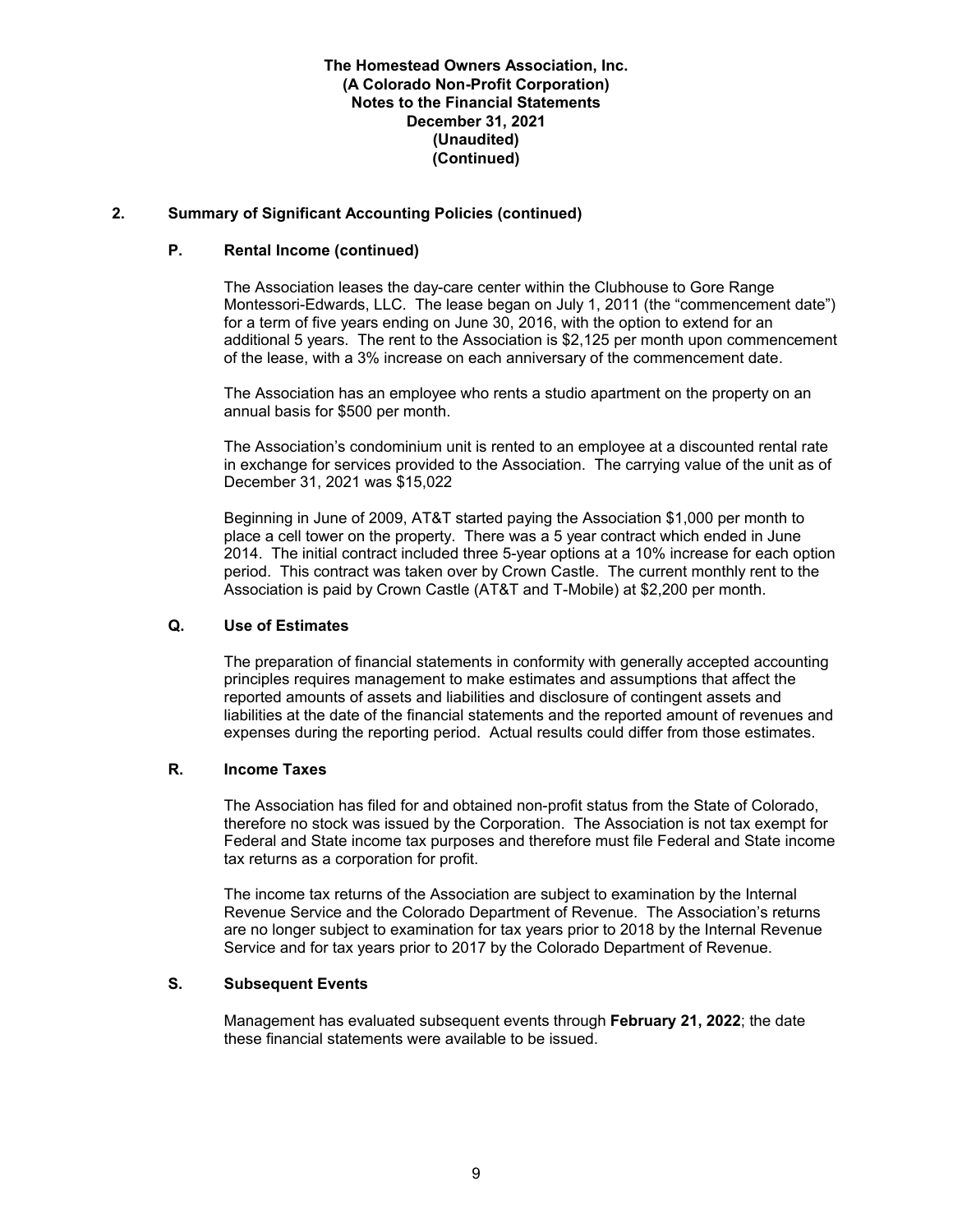## **2. Summary of Significant Accounting Policies (continued)**

#### **T. Comparative Information**

The financial statements include certain prior year comparative information in total, but not by net asset class. Such information does not include sufficient detail to constitute a presentation in conformity to generally accepted accounting principles. Accordingly, such information should be read in conjunction with the Association's financial statements for the year ended December 31, 2020, from which the comparative totals were derived.

#### **3. Investments**

Accounting guidance establishes a fair value hierarchy that prioritizes the input to valuation techniques used to measure fair value. This hierarchy consists of three broad levels: Level 1 inputs consist of unadjusted quoted prices in active markets for identical assets and have the highest priority, Level 2 inputs consists of observable inputs other than quoted prices for identical assets, and Level 3 inputs have the lowest priority. The Association uses appropriate valuation techniques based on the available inputs to measure the fair value of its investments. When available, the Association measures fair value using Level 1 inputs because they generally provide the most reliable evidence of fair value. Level 3 inputs are used only when Level 1 or Level 2 inputs are not available.

At December 31, 2021, the Association held investments reported at fair value and are categorized as in the following table:

|                                 |                   | <b>Fair Value Measurement Using:</b> |                    |                    |  |
|---------------------------------|-------------------|--------------------------------------|--------------------|--------------------|--|
|                                 |                   | <b>Quoted Prices</b>                 |                    |                    |  |
|                                 |                   | in Active                            | <b>Significant</b> |                    |  |
|                                 |                   | <b>Markets for</b>                   | <b>Other</b>       | <b>Significant</b> |  |
|                                 |                   | <b>Identical</b>                     | <b>Observable</b>  | Unobservable       |  |
|                                 |                   | <b>Assets</b>                        | <b>Inputs</b>      | <b>Inputs</b>      |  |
|                                 | <b>Fair Value</b> | (Level 1)                            | (Level 2)          | (Level 3)          |  |
| Certificates of deposit         | 982,506           |                                      | 982,506            |                    |  |
| Total investments at fair value | 982,506           |                                      | 982,506            |                    |  |

At December 31, 2021, the Association held the following certificates of deposit:

| Maturing within one year; interest from 1.75% per annum            | -SS | 650.298 |
|--------------------------------------------------------------------|-----|---------|
| Maturing in one - three years; interest from 0.6% - 2.4% per annum |     | 332,208 |
|                                                                    |     | 982,506 |

The following schedule summarizes the investment income in the Statements of Revenues, Expenses, and Changes in Fund Balance:

| Interest income           | \$<br>4.870 |
|---------------------------|-------------|
| Unrealized gains (losses) | (2,732)     |
| Total                     | 2.138       |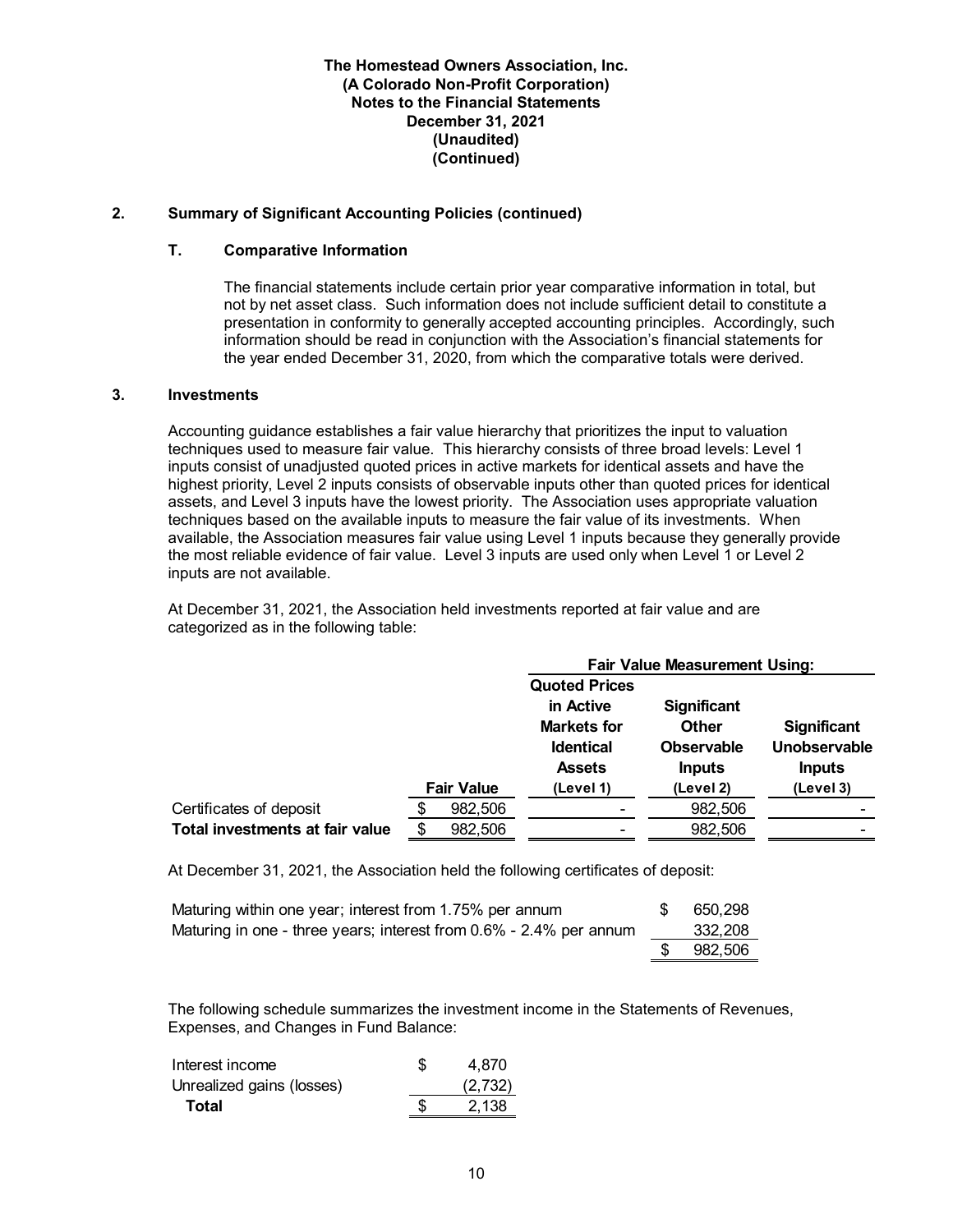#### **4. Fixed Assets**

The Association's property, equipment, and related accumulated depreciation as of December 31, 2021, are as follows:

| Condominium Unit                  | 159,118    |
|-----------------------------------|------------|
| Furniture, fixtures and equipment | 331,411    |
| At cost                           | 490.529    |
| Less: Accumulated depreciation    | (416, 568) |
| Property and equipment, net       | 73.961     |

### **5. Future Major Repairs and Replacements**

The Association's governing documents allow for the accumulation of funds for future major repairs and replacements. Accumulated amounts are held in funds and generally are not available for expenditures for operations.

In 2020, the Board commissioned a study by independent reserve engineers to estimate the remaining useful lives and the replacement costs of the components of common property. The unaudited supplemental Schedule of Future Major Repairs and Replacements on pages 17 – 18 is based on that study. The information has been classified into major areas of the Association's common elements and property.

The Association is funding for major repairs and replacements over the remaining useful lives of the components based on the study's estimates of current replacement costs and considering amounts previously accumulated in the Replacement Fund.

Funds are being accumulated in the Replacement Fund based on estimates of future needs for repairs and replacements of common property components. Actual expenditures may vary from the estimated future expenditures, and the variations may be material. Therefore, amounts accumulated in the Replacement Fund may not be adequate to meet all future needs for major repairs and replacements. If additional funds are needed, the Association has the right, subject to the Board's approval, to increase regular assessments, pass special assessments, or delay major repairs and replacements until funds are available.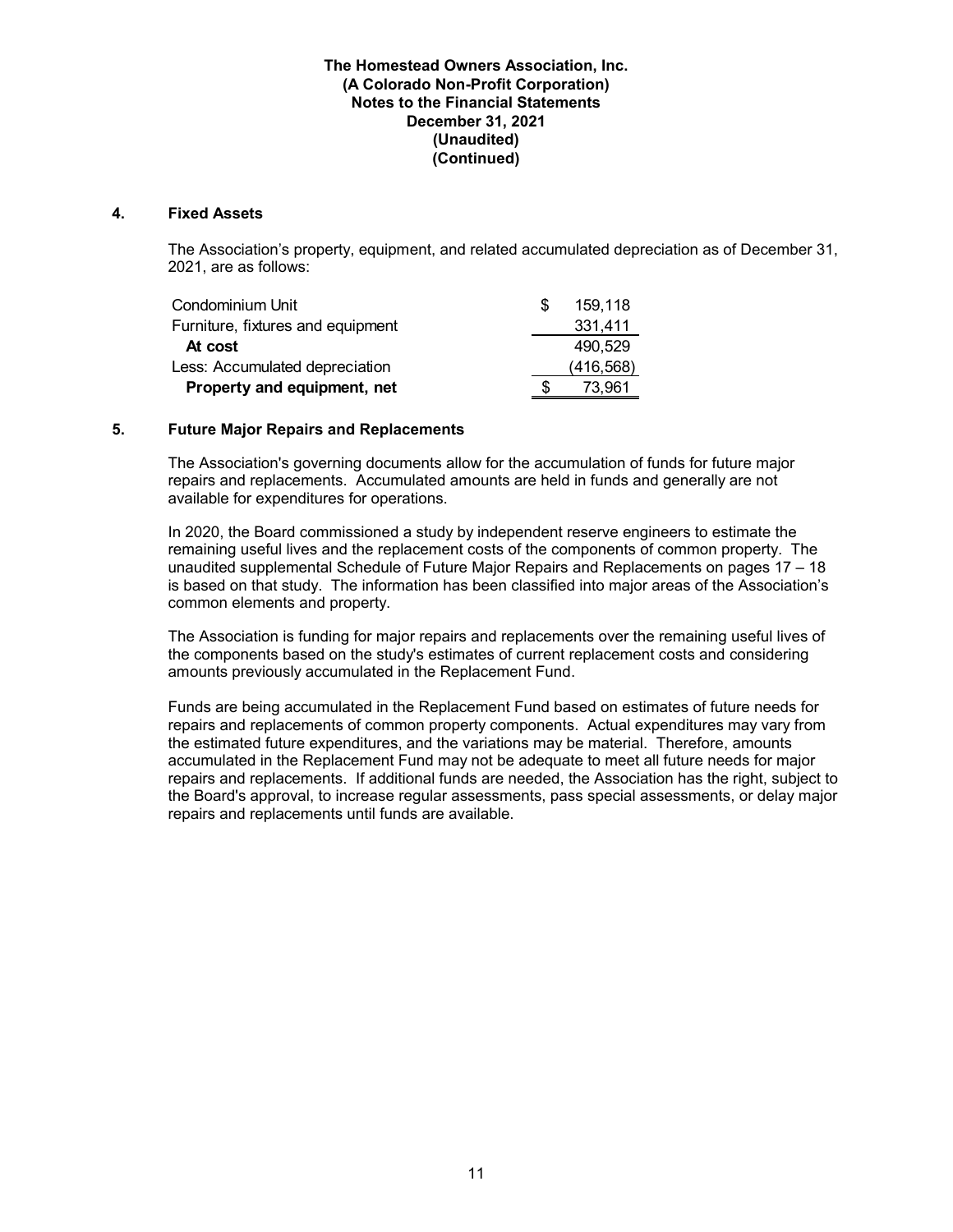### **6. Non-monetary Transactions**

One employee of the Association is given free housing in exchange for services rendered to the Association. The employee housing is exchanged for security and 15 to 30 hours of services per week.

### **7. Investment in Option (Land – Park DeClark)**

The Association entered into an agreement with the Edwards Metropolitan District on April 26, 2000 to assist the District in purchasing real estate from Richard and Janet DeClark, further known as "Park DeClark." The Association created the Save the Park Fund to donate \$12,000 to the District and the Association provided the District with an additional \$80,000. In light of the foregoing, the District will lease the park to the Association for \$1 per year and grant the Association the right and option to purchase the property for \$26,000 plus an appreciation amount calculated by multiplying \$26,000 by 6% per year for each year or part thereof the District has owned the property, plus the cost of any capital improvements made to the property by the District. The term of the lease and the option to purchase is 99 years.

### **8. Notes Payable**

## **A. Remodel Loan**

During 2014, the Association began remodeling the main clubhouse. On July 8, 2014, the Association obtained a promissory note for the project, up to the amount of \$1,500,000. The Replacement and Capital Reserve accumulated funds in the amount of \$1,297,985 and the loan proceeds of \$1,379,639 were used to pay for these remodel expenditures in 2014 and 2015. The original loan bore interest at an annual fixed rate of 4.00% for the first phase through July 15, 2015. The annual rate then increased to 4.95% during the second phase. The original note had a maturity date of July 15, 2030. The note was collateralized by the Association's future assessments and any other revenues or funds now and hereafter payable to the Association. On December 21, 2016, the note was modified with a principal amount of \$1,000,000 and bears interest at an annual fixed rate of 3.75%. The note may be prepaid in full or in part at any time. The modified note matures December 21, 2026. The modified note requires the borrower to maintain \$500,000 on deposit with ANB Bank.

Loan fees of \$9,766 paid in conjunction with the promissory note, which includes \$250 for the loan modification, have been capitalized and are being amortized over the life of the loan. The loan fees were charged to interest expense due to the loan being paid early

During 2021, the Association paid the loan off prior to its anticipated maturity date and the all collateralization requirements have been released.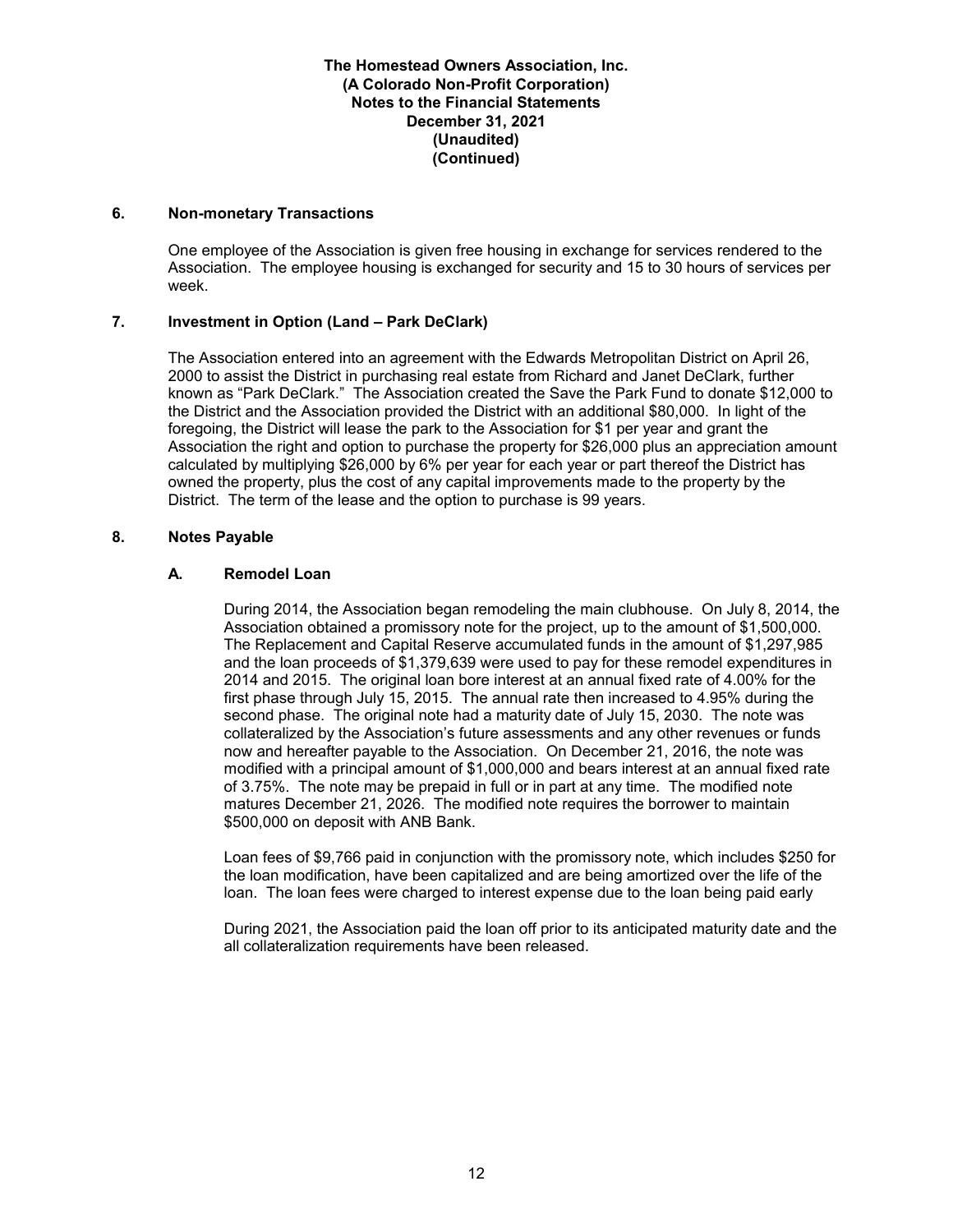### **9. Notes Payable (continued)**

### **B. Small Business Administration Loan**

In April 2020, the Association executed a promissory note with Alpine Bank, under the United States Small Business Administration's Payroll Protection Program, in the amount of \$142,243 (the "PPP Loan"). The PPP Loan, which is unsecured and bears interest at 1% per annum, matures in April 2022. No payments are due for the first six months of the loan term, and blended monthly payments of \$8,005 are to begin in November 2020. However, payments may be deferred under the guidelines of the Payroll Protection Program, and the PPP Loan and related interest is forgivable provided the Association uses the proceeds for qualified purposes within the timeframe prescribed by the Payroll Protection Program. In 2021 the loan was entirely forgiven.

#### **10. Revenue from Contracts with Customers**

For the year ended December 31, 2021, revenue recognized for goods transferred or performance obligations met at a point in time (at the time of service or transfer of merchandise) were \$492,109 and revenues recognized for goods transferred or performance obligations met over time were \$373,865. Revenues may be affected by general economic conditions and inflationary pressures. Revenues are primarily collected from resident members of the Association.

#### **11. Concentration of Credit Risk**

The Association's cash balances held with financial institutions were insured by the Federal Deposit Insurance Corporation (the "FDIC") at December 31, 2021 up to \$250,000 per depositor at each separately charted FDIC-member financial institution, without regard to the nature of the accounts. At December 31, 2021, the Association's uninsured cash balances totaled \$566,732.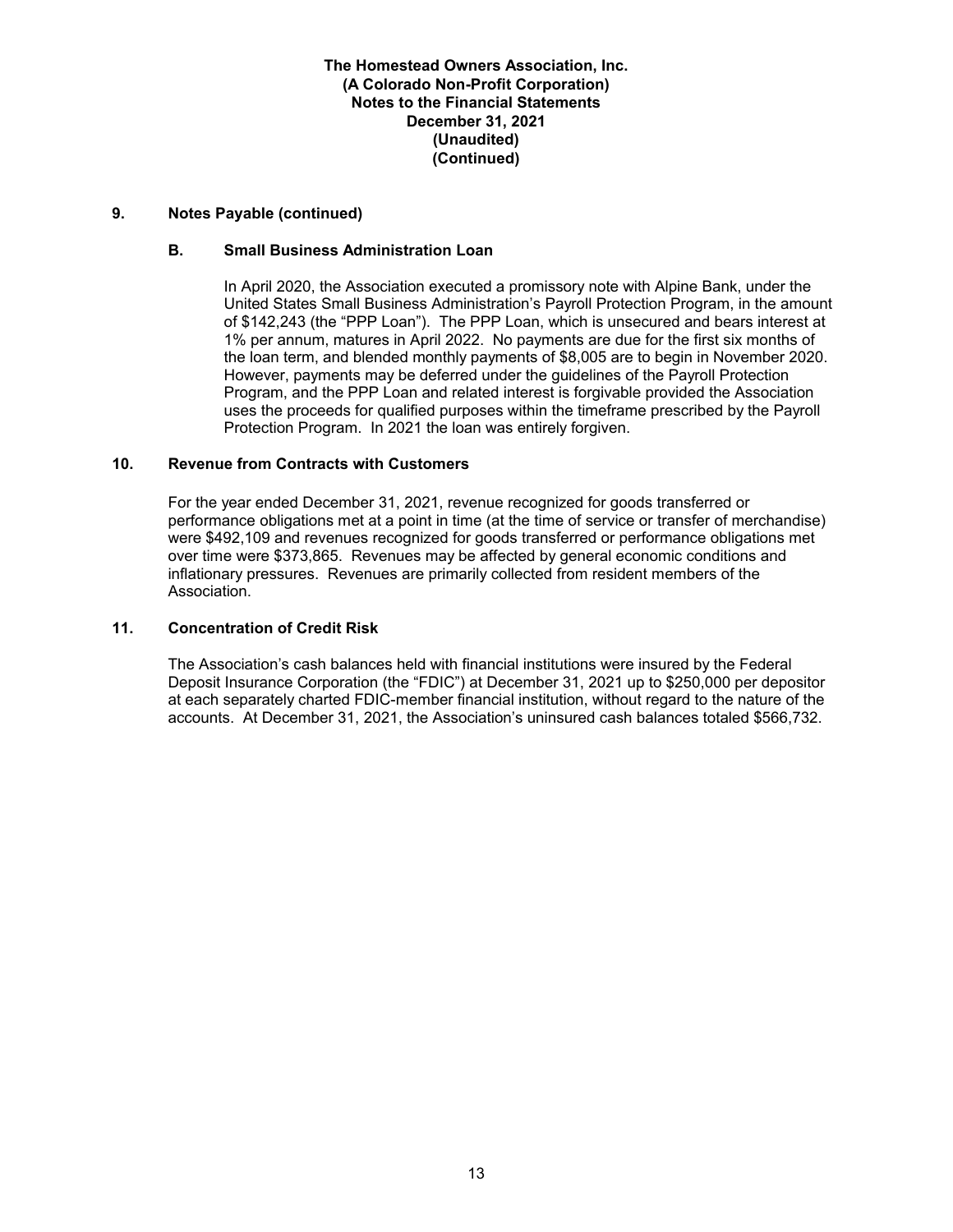#### **The Homestead Owners Association, Inc. (A Colorado Non-Profit Corporation) Schedule of Comparison of Operating Fund Revenues, Expenses, and Transfers Budget (Non-GAAP Basis) to Actual With Reconciliation to GAAP Basis For the Year Ended December 31, 2021 (With Comparative Actual Amounts for the Year Ended December 31, 2020) (Unaudited)**

|                                               | 2021          |                                    |            | 2020          |
|-----------------------------------------------|---------------|------------------------------------|------------|---------------|
|                                               |               | <b>Variance</b><br><b>Positive</b> |            |               |
|                                               | <b>Budget</b> | <b>Actual</b>                      | (Negative) | <b>Actual</b> |
| <b>Revenues:</b>                              |               |                                    |            |               |
| Owner assessments                             | 780,517       | 778,053                            | (2,464)    | 1,029,945     |
| Member dues                                   | 270,000       | 294,376                            | 24,376     | 277,111       |
| Activity income                               | 488,700       | 540,857                            | 52,157     | 434,370       |
| Rental income                                 | 77,000        | 70,857                             | (6, 143)   | 72,624        |
| Investment income                             | 9,000         | 2,138                              | (6, 862)   | 15,840        |
| PPP loan forgiveness                          |               | 142,243                            | 142,243    |               |
| Other revenue                                 | 10,600        | 30,741                             | 20,141     | 14,426        |
| <b>Total Revenues (Budget Basis)</b>          | 1,635,817     | 1,859,265                          | 223,448    | 1,844,316     |
| <b>Expenses:</b>                              |               |                                    |            |               |
| <b>Activity Expense</b>                       |               |                                    |            |               |
| Kids camp expense                             | 6,500         | 6,505                              | (5)        | 6,789         |
| <b>Babysitting expense</b>                    | 200           |                                    | 200        | 111           |
| Proshop cost of goods sold                    | 12,500        | 16,742                             | (4,242)    | 11,807        |
| Swimming expense                              | 200           | 462                                | (262)      |               |
| Aerobics room expense                         | 4,000         | 1,012                              | 2,988      | 1,412         |
| Tennis expense                                | 8,000         | 5,607                              | 2,393      | 3,451         |
| Weight room expense                           | 3,500         | 6,768                              | (3,268)    | 1,739         |
| Cardiovascular equipment expense              | 8,000         | 6,186                              | 1,814      | 9,540         |
| <b>Total Activity Expense</b>                 | 42,900        | 43,282                             | (382)      | 34,849        |
| <b>Building and Grounds Maintenance</b>       |               |                                    |            |               |
| Pool maintenance                              | 10,000        | 9,369                              | 631        | 8,042         |
| Pool chemicals                                | 4,000         | 2,925                              | 1,075      | 1,647         |
| Tennis court maintenance                      | 7,000         | 11,470                             | (4, 470)   | 7,506         |
| Cleaning supplies                             | 28,000        | 25,183                             | 2,817      | 35,725        |
| Maintenance supplies                          | 8,000         | 4,898                              | 3,102      | 4,815         |
| Linens                                        | 3,500         | 323                                | 3,177      | 700           |
| Locker room amenities                         | 2,000         | 2,156                              | (156)      | 1,379         |
| DMX Cable expense                             | 12,000        | 10,401                             | 1,599      | 12,071        |
| <b>Building maintenance</b>                   | 19,000        | 12,882                             | 6,118      | 13,483        |
| Maintenance equipment                         | 5,500         | 7,939                              | (2, 439)   | 4,682         |
| Truck expense                                 | 7,000         | 7,785                              | (785)      | 5,514         |
| Grounds maintenance                           | 20,000        | 13,974                             | 6,026      | 18,600        |
| Snow removal                                  | 2,000         | 1,869                              | 131        | 1,567         |
| Landscape maintenance                         | 20,000        | 12,765                             | 7,235      | 18,391        |
| <b>Total Building and Grounds Maintenance</b> | 148,000       | 123,939                            | 24,061     | 134,122       |
| <b>Membership Expense</b>                     |               |                                    |            |               |
| Special events                                | 8,635         | 8,727                              | (92)       | 7,823         |
| Member communications                         | 4,000         | 2,131                              | 1,869      | 3,450         |
| Meeting expense                               | 1,500         | 913                                | 587        | 553           |
| Postage                                       | 6,000         | 7,507                              | (1,507)    | 6,189         |
| Design review expense                         | 1,000         | 3,031                              | (2,031)    | 2,099         |
| <b>Total Membership Expense</b>               | 21,135        | 22,309                             | (1, 174)   | 20,114        |

**(Continued)**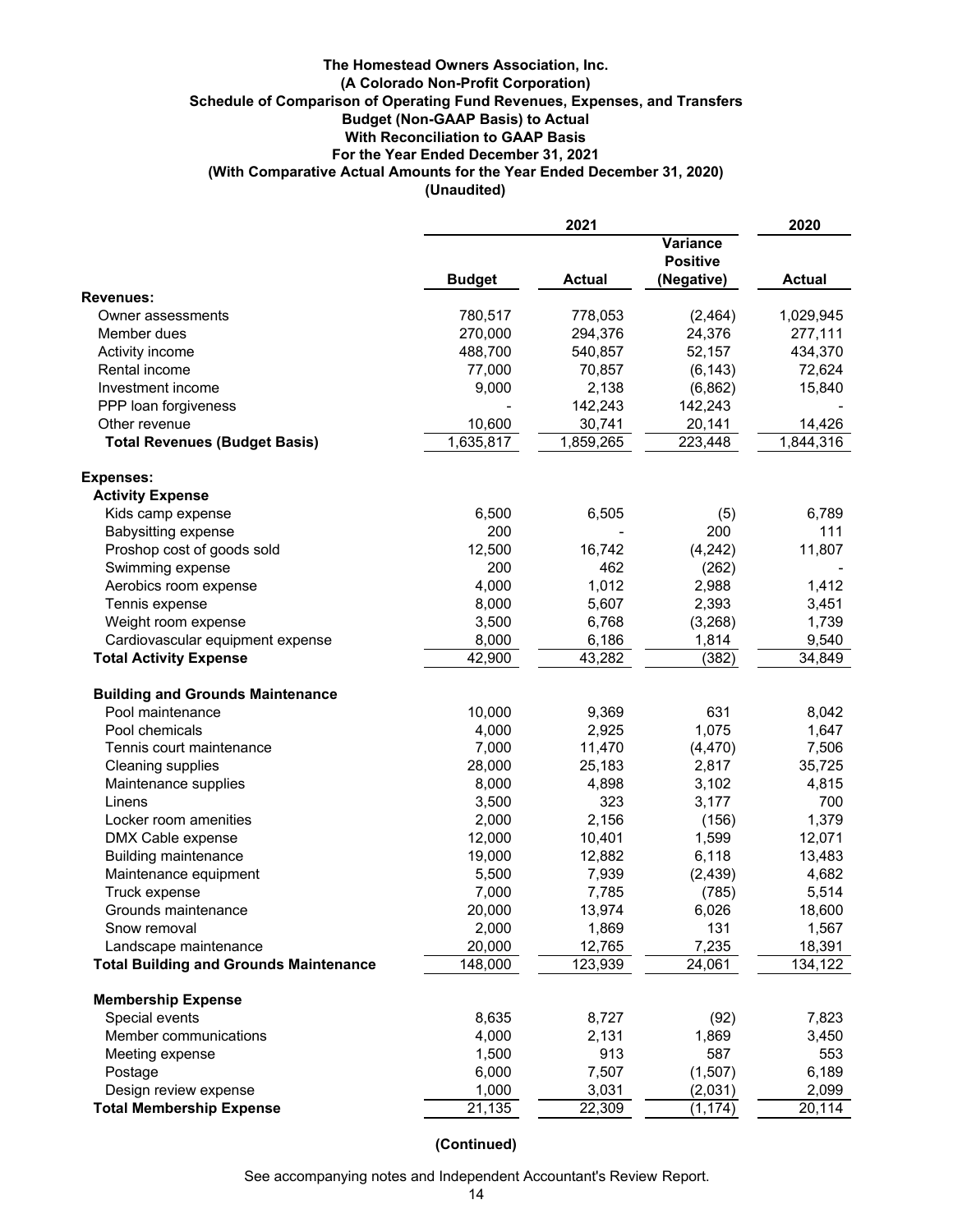### **Schedule of Comparison of Operating Fund Revenues, Expenses, and Transfers (A Colorado Non-Profit Corporation) The Homestead Owners Association, Inc. (Unaudited) (With Comparative Actual Amounts for the Year Ended December 31, 2020) For the Year Ended December 31, 2021 With Reconciliation to GAAP Basis (continued) Budget (Non-GAAP Basis) to Actual**

|                                           | 2021          |                        | 2020                                             |               |
|-------------------------------------------|---------------|------------------------|--------------------------------------------------|---------------|
|                                           | <b>Budget</b> | <b>Actual</b>          | <b>Variance</b><br><b>Positive</b><br>(Negative) | <b>Actual</b> |
| <b>Utilities Expense</b>                  |               |                        |                                                  |               |
| Telephone                                 | 4,700         | 5,126                  | (426)                                            | 4,742         |
| Electric                                  | 37,000        | 36,129                 | 871                                              | 29,109        |
| Natural gas                               | 18,000        | 23,524                 | (5, 524)                                         | 20,068        |
| Water and sewer                           | 56,000        | 34,588                 | 21,412                                           | 47,156        |
| Trash removal                             | 5,500         | 5,566                  | (66)                                             | 5,160         |
| <b>Total Utilities Expense:</b>           | 121,200       | 104,933                | 16,267                                           | 106,235       |
| <b>Operating Expense</b>                  |               |                        |                                                  |               |
| Salaries and wages                        | 864,135       | 846,576                | 17,559                                           | 797,510       |
| Payroll taxes                             | 73,451        | 68,872                 | 4,579                                            | 63,149        |
| Property taxes                            | 16,000        | 15,213                 | 787                                              | 15,081        |
| <b>Bad debts</b>                          | 1,000         | 2,400                  | (1,400)                                          | 1,005         |
| Education                                 | 6,000         | 5,981                  | 19                                               | 3,182         |
| Association membership fees               | 500           |                        | 500                                              |               |
| <b>Bank charges</b>                       | 8,000         | 6,502                  | 1,498                                            | 5,088         |
| Office supplies                           | 26,000        | 20,189                 | 5,811                                            | 21,079        |
| Copier lease                              | 8,000         | 6,991                  | 1,009                                            | 7,201         |
| Employee expense                          | 12,000        | 9,372                  | 2,628                                            | 11,110        |
| Accounting                                | 49,000        | 48,416                 | 584                                              | 47,016        |
| Legal                                     | 3,000         | 7,335                  | (4, 335)                                         | 2,699         |
| Homestead CCTH dues                       | 5,124         | 5,121                  | 3                                                | 5,517         |
| Insurance                                 | 103,000       | 92,929                 | 10,071                                           | 100,723       |
| Other expense                             | 7,000         | 9,186                  | (2, 186)                                         | 19,770        |
| <b>Total Operating Expense:</b>           | 1,182,210     | $\overline{1,145,083}$ | 37,127                                           | 1,100,130     |
| <b>ANB Loan Principal payment</b>         | 120,372       | 104,000                | 16,372                                           | 209,445       |
| <b>Total Expenses (Budget Basis)</b>      | 1,635,817     | 1,543,546              | 92,271                                           | 1,604,895     |
| Net Change in Fund Balance (Budget Basis) |               | 315,719                | 315,719                                          | 239,421       |
| <b>Reconciliation to GAAP Basis:</b>      |               |                        |                                                  |               |
| ANB Loan prinicpal payments               |               | 104,000                |                                                  | 209,445       |
| Depreciation                              |               | (26, 210)              |                                                  | (24, 174)     |
| Net Change in Fund Balance (GAAP Basis)   |               | 393,509                |                                                  | 424,692       |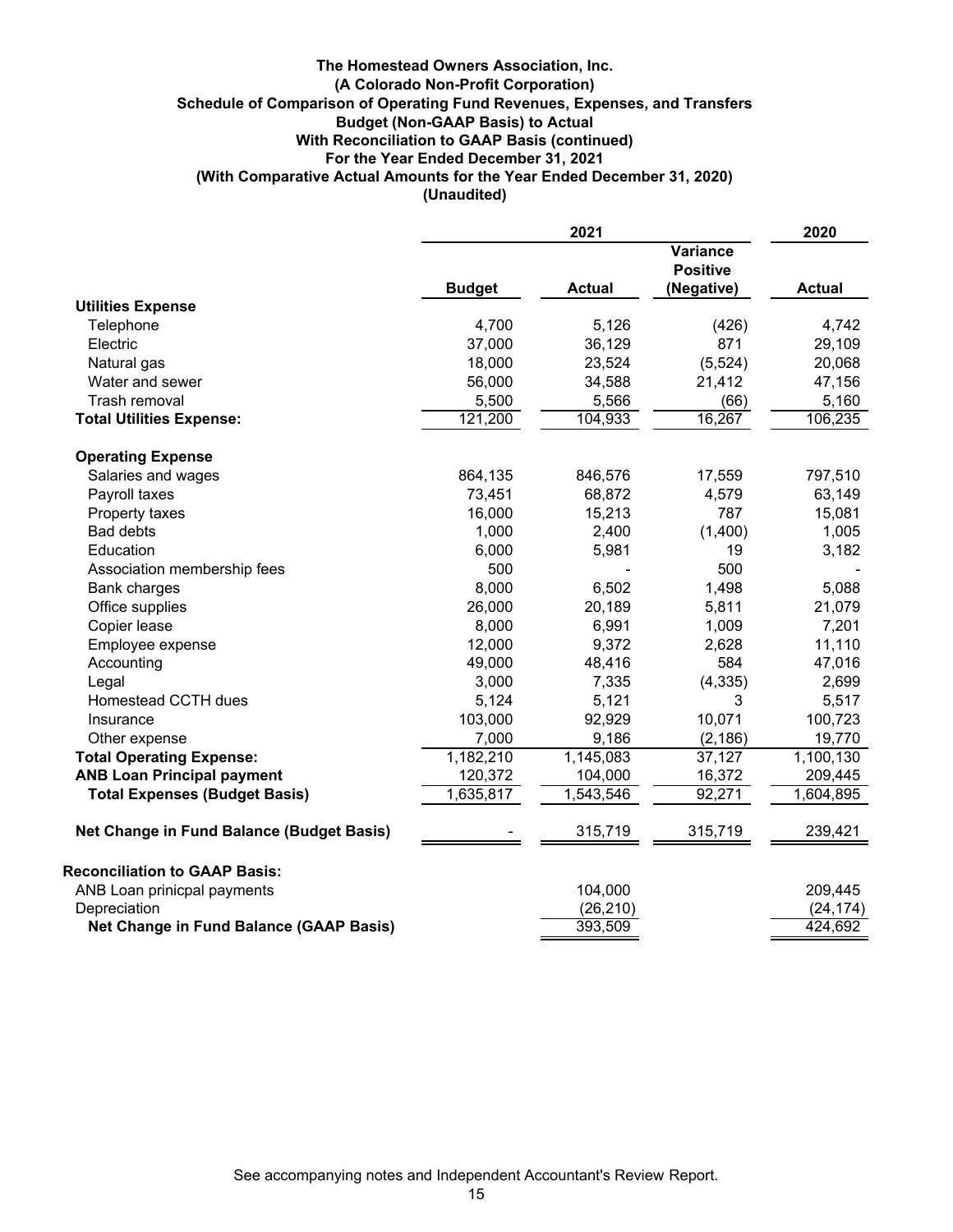### **(Unaudited) (With Comparative Amounts for the Year Ended December 31, 2020) The Homestead Owners Association, Inc. (A Colorado Non-Profit Corporation) Schedule of Capital Reserve and Replacement Fund Expenses For the Year Ended December 31, 2021**

|                                             | 2021             | 2020            |
|---------------------------------------------|------------------|-----------------|
| <b>Replacement Expenses:</b>                |                  |                 |
| Asphalt parking area                        |                  | 10,678          |
| Asphalt walkways around the court club      | 8,102            |                 |
| Association owned units                     | 5,436            | 6,381           |
| Audio system(s)                             | 3,553            | 8,817           |
| Cleaning equipment                          | 3,797            |                 |
| Community paths                             |                  | 1,244           |
| Community wood decking                      |                  | 3,183           |
| Court club exterior deck and stairs         | 1,000            | 641             |
| DRC equipment                               | 2,731            |                 |
| Events equipment                            | 3,702            | 8,558           |
| General equipment                           | 7,981            | 17,709          |
| Indoor furniture                            | 7,573            | 10,583          |
| Interest expense                            | 12,093           | 11,551          |
| Irrigation system                           | 10,415           |                 |
| Kitchen                                     | 2,370            | 2,801           |
| Landscaping and equipment                   | 13,744           | 19,492          |
| Lighting and decorations                    | 17,396           |                 |
| Locker rooms                                | 1,613            |                 |
|                                             |                  |                 |
| Managers unit                               | 1,054<br>774     | 2,323           |
| Other capital expenses<br>Outdoor furniture |                  |                 |
|                                             | 1,801            |                 |
| Vehicles                                    | 1,423            | 3,044           |
| Plumbing                                    | 2,352            |                 |
| Pool - other                                | 7,409            |                 |
| Pool and spa boilers                        |                  | 1,494           |
| Pool and spa circulation pumps<br>Pool HVAC | 1,457<br>2,043   | 1,620<br>12,122 |
| Radar sign                                  | 1,875            |                 |
| Reserve study                               |                  | 2,500           |
| Restroom facility                           | 657              | 4,380           |
|                                             |                  | 660             |
| <b>Riding mower</b>                         | 1,200            |                 |
| Roofing                                     |                  | 1,000           |
| Rooftop units<br>Security                   | 52,067<br>2,245  | 27,129          |
| Siding and trim                             | 4,004            | ۰<br>2,793      |
| Solar system                                | 1,086            |                 |
| Steam room                                  |                  | 360             |
|                                             |                  | 9,882           |
| Storage unit                                | 16,055<br>18,566 |                 |
| Technology<br><b>Televisions</b>            |                  | 23,671          |
|                                             | 1,944            | 5,215           |
| Tennis equipment                            | 576              | 1,200           |
| Timber stairways                            |                  | 1,100           |
| Tractor                                     | 4,619            | 4,961           |
| Volleyball court                            | 2,830            |                 |
| Washer                                      | 3,349            |                 |
| <b>Total Replacement Expenses:</b>          | 230,892          | 207,092         |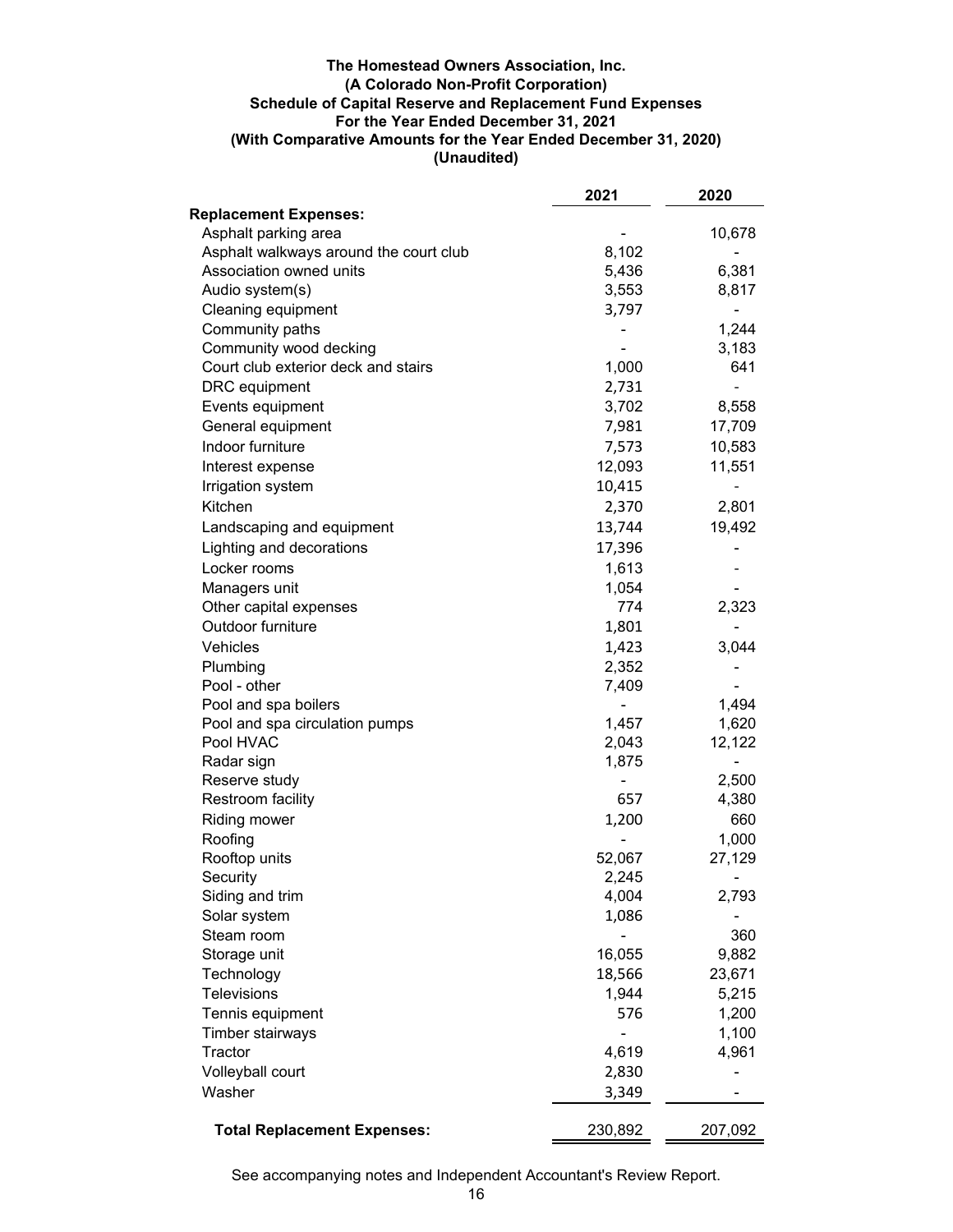### **December 31, 2021 The Homestead Owners Association, Inc. (A Colorado Non-Profit Corporation) Schedule of Future Major Repairs and Replacements (Unaudited)**

The Association's management conducted a study in 2020 to estimate the remaining useful lives and the replacement costs of the components of common property. The study was based on inspection of the property, management's experience, and input from the Board.

Replacement costs were based on the estimated costs to repair or replace the common property components at the date of the study.

The following table is based on the study, which is updated annually, and presents significant information about the components of the Association's common property. The Board has not allocated the balance of the Replacement Fund at December 31, 2021 to specific components of the common elements.

| <b>Components</b>                      | <b>Estimated</b><br>Remaining<br><b>Useful Lives</b><br>in Years | <b>Estimated</b><br><b>Current</b><br>Replacement<br><b>Costs</b> | <b>Components of</b><br><b>Fund Balance at</b><br>December 31,<br>2021 |
|----------------------------------------|------------------------------------------------------------------|-------------------------------------------------------------------|------------------------------------------------------------------------|
|                                        |                                                                  |                                                                   |                                                                        |
| Site drainage                          | 0                                                                | \$<br>8,240                                                       |                                                                        |
| Asphalt parking area                   | $0 - 6$                                                          | 120,582                                                           |                                                                        |
| Asphalt driveways                      | 0 - 13                                                           | 90,377                                                            |                                                                        |
| Asphalt walkways around the court club | $0 - 5$                                                          | 30,282                                                            |                                                                        |
| Concrete pool deck                     | 25                                                               | 38,625                                                            |                                                                        |
| Timber retaining walls                 | $\pmb{0}$                                                        | 13,302                                                            |                                                                        |
| Community lighting                     | $0 - 24$                                                         | 29,664                                                            |                                                                        |
| Timber stairways                       | $0 - 4$                                                          | 17,285                                                            |                                                                        |
| Playground equipment                   | $0 - 6$                                                          | 175,100                                                           |                                                                        |
| Community paths                        | $0 - 4$                                                          | 4,133                                                             |                                                                        |
| Entrance monuments                     | 13                                                               | 6,180                                                             |                                                                        |
| Community signage                      | 0                                                                | 19,776                                                            |                                                                        |
| Community wood decking                 | $0 - 12$                                                         | 22,936                                                            |                                                                        |
| Community benches and tables           | $\pmb{0}$                                                        | 16,738                                                            |                                                                        |
| Siding and trim                        | $0 - 4$                                                          | 22,248                                                            |                                                                        |
| Windows and doors                      | $0 - 32$                                                         | 192,198                                                           |                                                                        |
| Roofing                                | $0 - 39$                                                         | 624,129                                                           |                                                                        |
| Metal roofing                          | 28                                                               | 90,640                                                            |                                                                        |
| School lease space                     | $\boldsymbol{9}$                                                 | 32,445                                                            |                                                                        |
| Indoor tennis courts                   | $0 - 7$                                                          | 74,222                                                            |                                                                        |
| Daycare area                           | 0                                                                | 8,240                                                             |                                                                        |
| Pool area                              | $0 - 2$                                                          | 17,510                                                            |                                                                        |
| Court club front entrance              | 0                                                                | 5,150                                                             |                                                                        |
| Court club exterior decks and stairs   | $0 - 3$                                                          | 108,408                                                           |                                                                        |
| Interior flooring                      | $0 - 13$                                                         | 84,769                                                            |                                                                        |
| Locker rooms                           | 8                                                                | 133,900                                                           |                                                                        |
| Swimming pool                          | 8                                                                | 65,663                                                            |                                                                        |
| Spa                                    | $6\phantom{1}$                                                   | 74,160                                                            |                                                                        |
| Steam room                             | $0 - 9$                                                          | 31,415                                                            |                                                                        |
| Fitness equipment                      | $0 - 4$                                                          | 16,480                                                            |                                                                        |
| Racquetball court                      | 22                                                               | 51,500                                                            |                                                                        |
| Outdoor tennis courts                  | $0 - 9$                                                          | 460,925                                                           |                                                                        |
| Paddle tennis courts                   | $0 - 9$                                                          | 22,660                                                            |                                                                        |
| Pickleball court                       | $0 - 1$                                                          | 61,311                                                            |                                                                        |
| Volleyball courts                      | $0 - 3$                                                          | 9,785                                                             |                                                                        |
| <b>Total to Subsequent Page</b>        |                                                                  | \$<br>2,780,978                                                   |                                                                        |

**(Continued)**